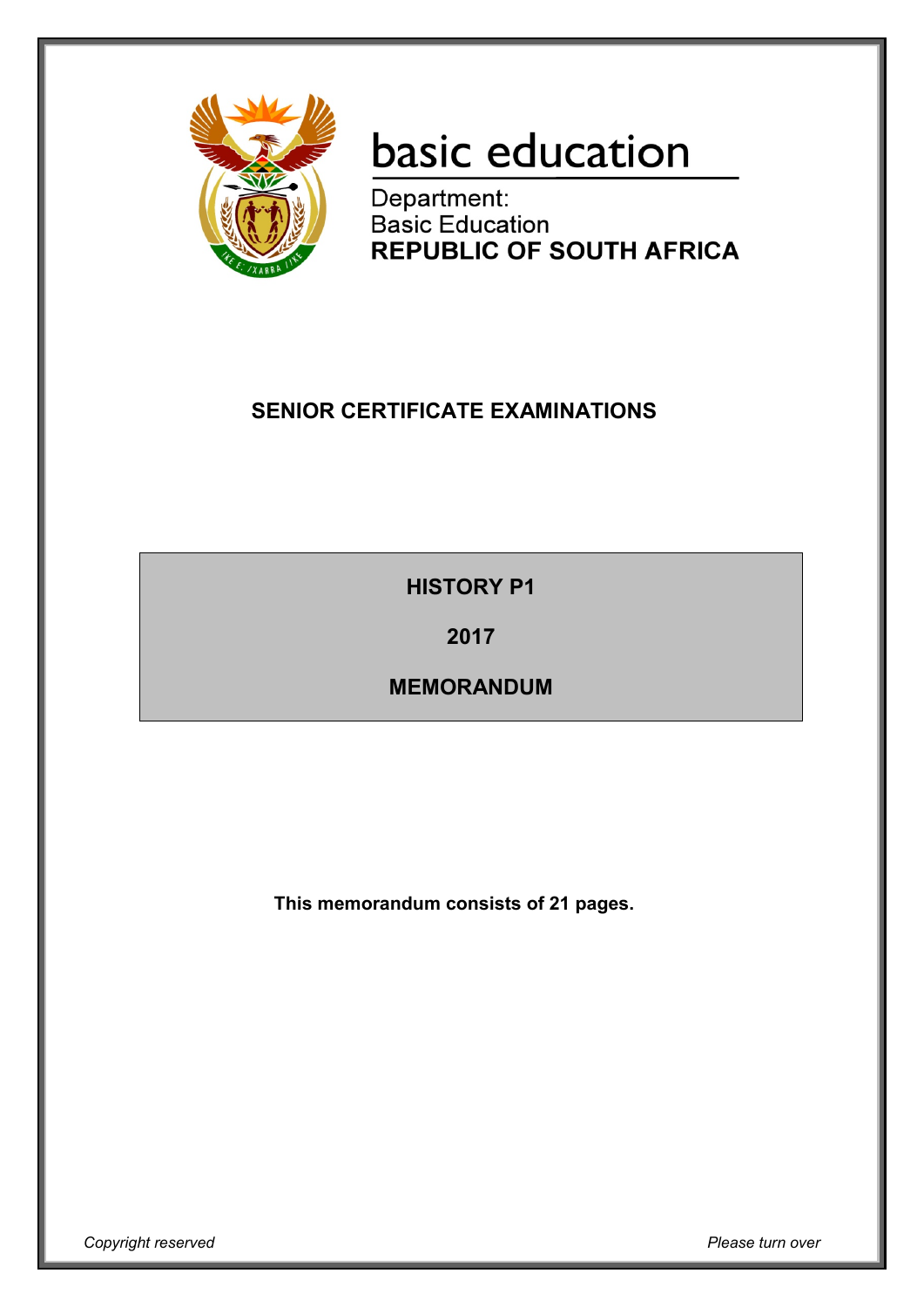#### 1. **SOURCE-BASED QUESTIONS**

#### 1.1 **The following cognitive levels were used to develop source-based questions:**

| <b>COGNITIVE</b><br><b>LEVELS</b> | <b>HISTORICAL SKILLS</b>                                                                                                                                                                                                                                                                          | <b>WEIGHTING OF</b><br><b>QUESTIONS</b> |
|-----------------------------------|---------------------------------------------------------------------------------------------------------------------------------------------------------------------------------------------------------------------------------------------------------------------------------------------------|-----------------------------------------|
| <b>LEVEL 1</b>                    | Extract evidence from sources<br>$\bullet$<br>Selection and organisation of relevant<br>$\bullet$<br>information from sources<br>Define historical concepts/terms<br>$\bullet$                                                                                                                    | 30%<br>(15)                             |
| <b>LEVEL 2</b>                    | Interpretation of evidence from sources<br>$\bullet$<br>Explain information gathered from sources<br>$\bullet$<br>Analyse evidence from sources<br>$\bullet$                                                                                                                                      | 40%<br>(20)                             |
| <b>LEVEL 3</b>                    | Interpret and evaluate evidence from sources<br>$\bullet$<br>Engage with sources to determine its<br>$\bullet$<br>usefulness, reliability, bias and limitations<br>Compare and contrast interpretations and<br>$\bullet$<br>perspectives presented in sources and draw<br>independent conclusions | 30%<br>(15)                             |

## **1.2 The information below indicates how source-based questions are assessed:**

- In the marking of source-based questions, credit needs to be given to any other valid and relevant viewpoints, arguments, evidence or examples.
- In the allocation of marks, emphasis should be placed on how the requirements of the question have been addressed.
- In the marking quideline, the requirements of the question (skills that need to be addressed) as well as the level of the question are indicated in italics.

#### **1.3 Assessment procedures for source-based questions**

- Use a tick  $(\checkmark)$  for each correct answer
- Pay attention to the mark scheme e.g.  $(2 \times 2)$  which translates to two reasons and is given two marks each ( $\checkmark \checkmark \checkmark$ ); (1 x 2) which translates to one reason and is given two marks  $(\sqrt{\sqrt})$
- If a question carries 4 marks then indicate by placing 4 ticks  $(\sqrt{\sqrt{}})$

#### **Paragraph question**

Paragraphs are to be assessed globally (holistically). Both the content and structure of the paragraph must be taken into account when awarding a mark. The following steps must be used when assessing a response to a paragraph question:

- Read the paragraph and place a bullet  $(\bullet)$  at each point within the text where the candidate has used relevant evidence to address the question.
- Re-read the paragraph to evaluate the extent to which the candidate has been able to use relevant evidence to write a paragraph.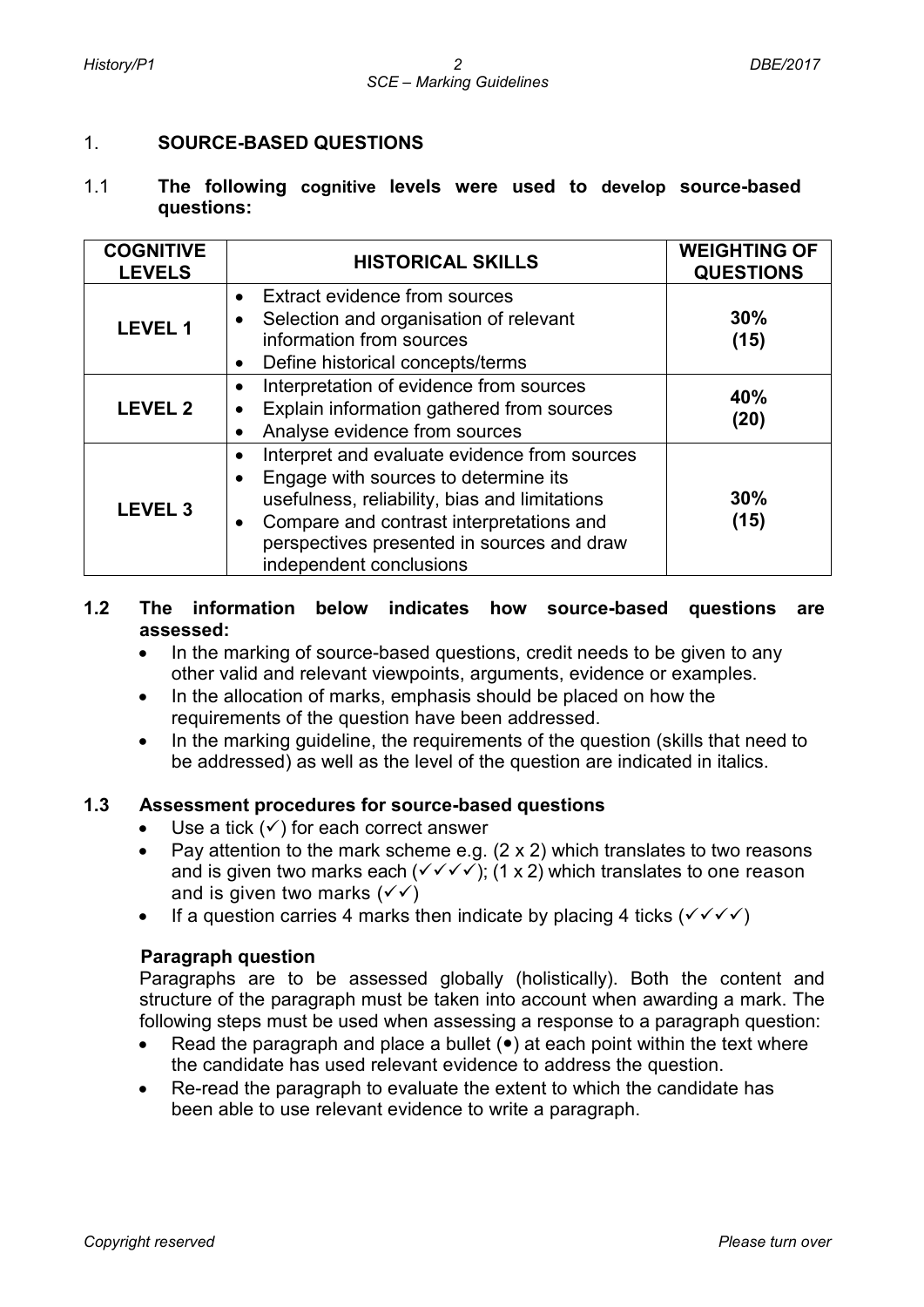• At the end of the paragraph indicate the ticks  $(\checkmark)$  that the candidate were awarded for the paragraph as well as the level (1, 2 or 3), as indicated in the holistic rubric and a brief comment, e.g.



- Used mostly relevant evidence to write a basic paragraph. Count all the ticks for the source-based question and then write the mark in the bottom right-hand margin, e.g.  $\sqrt{32}$  $\sim$  50
- Ensure that the total mark is transferred accurately to the front/back cover of the answer script.

## **2. ESSAY QUESTIONS**

## **2.1 The essay questions require candidates to:**

• Be able to structure their argument in a logical and coherent manner. They need to select, organise and connect the relevant information so that they are able to present a reasonable sequence of facts or an effective argument to answer the question posed. It is essential that an essay has an introduction, a coherent and balanced body of evidence and a conclusion.

#### **2.2 Marking of essay questions**

- Markers must be aware that the content of the answer will be guided by the textbooks in use at the particular centre.
- Candidates may have any other relevant introduction and/or conclusion than those included in a specific essay marking guideline for a specific essay.
- When assessing open-ended source-based questions, learners should be credited for any other relevant answers.

#### **2.3 Global assessment of the essay**

The essay will be assessed holistically (globally). This approach requires the teacher to score the overall product as a whole, without scoring the component parts separately. This approach encourages the learner to offer an individual opinion by using selected factual evidence to support an argument. The learner will not be required to simply regurgitate 'facts' in order to achieve a high mark. This approach discourages learners from preparing 'model' answers and reproducing them without taking into account the specific requirements of the question. Holistic marking of the essay credits learners' opinions supported by evidence. Holistic assessment, unlike content-based marking, does not penalise language inadequacies as the emphasis is on the following:

- The construction of argument
- The appropriate selection of factual evidence to support such argument
- The learner's interpretation of the question.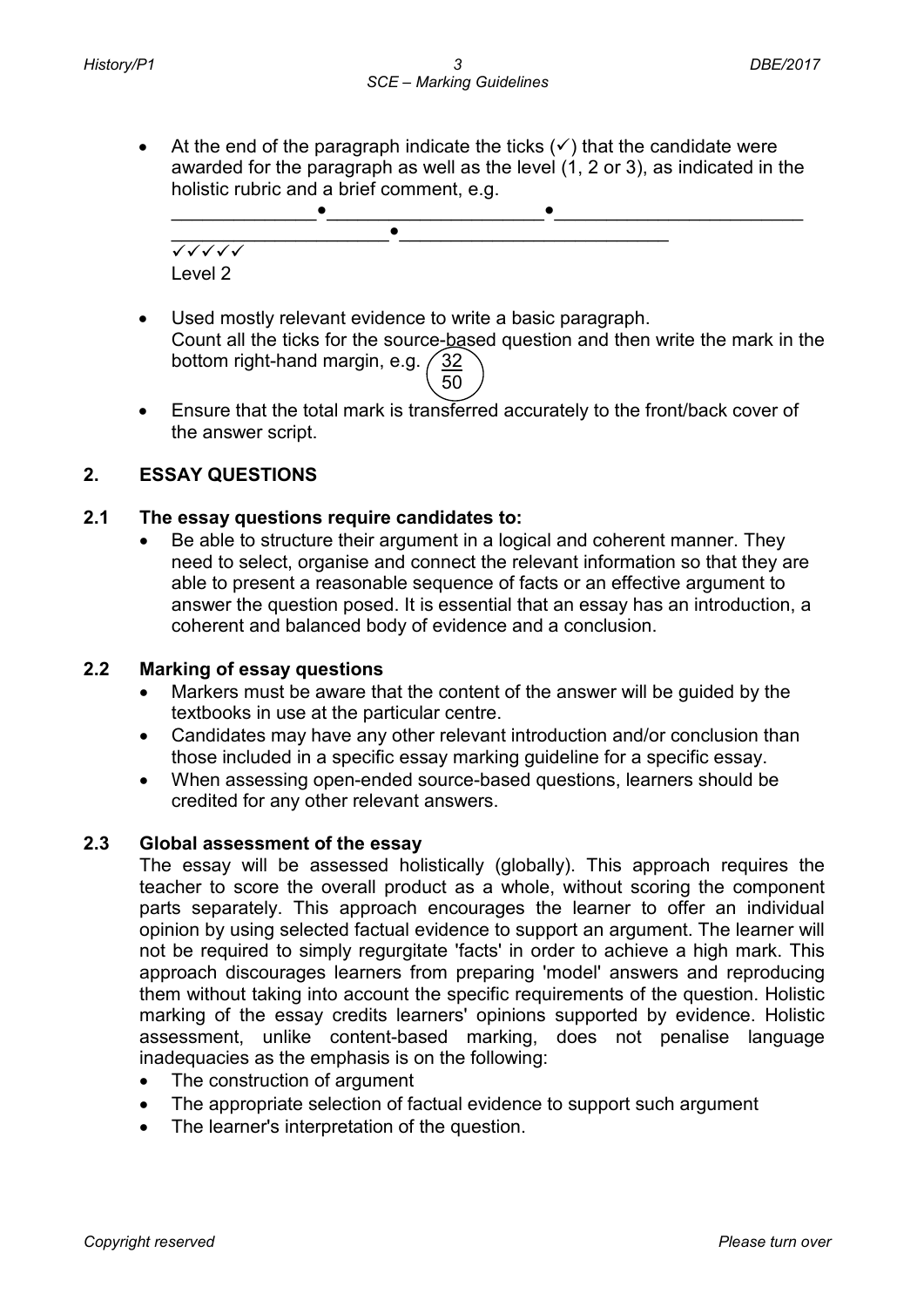#### **2.4 Assessment procedures of the essay**

- 2.4.1 Keep the synopsis in mind when assessing the essay.
- 2.4.2 During the first reading of the essay ticks need to be awarded for a relevant introduction (indicated by a bullet in the marking guideline/memorandum), each of the main points/aspects that is properly contextualized (also indicated by bullets in the marking guideline/memorandum) and a relevant conclusion (indicated by a bullet in the marking guideline/memorandum) e.g. in an answer where there are 5 main points there will be 7 ticks.
- 2.4.3 The following additional symbols can also be used:
	- Introduction, main aspects and conclusion not properly contextualised



#### **2.5. The matrix**

#### 2.5.1 Use of the matrix in the marking of essays

In the marking of essays, the criteria as provided in the matrix should be used. When assessing the essay note both the content and presentation. At the point of intersection of the content and presentation based on the seven competency levels, a mark should be awarded.

(a) The first reading of the essay will be to determine to what extent the main aspects have been covered and to allocate the **content level** (on the matrix).

| 4 |  |
|---|--|
|   |  |

(b) The second reading of the essay will relate to the level (on the matrix) of **presentation**.

| -14 |  |
|-----|--|
| ιä  |  |

(c) Allocate an overall mark with the use of the matrix.

| I FVFI 4 |       |
|----------|-------|
| I FVFI 3 | 26–27 |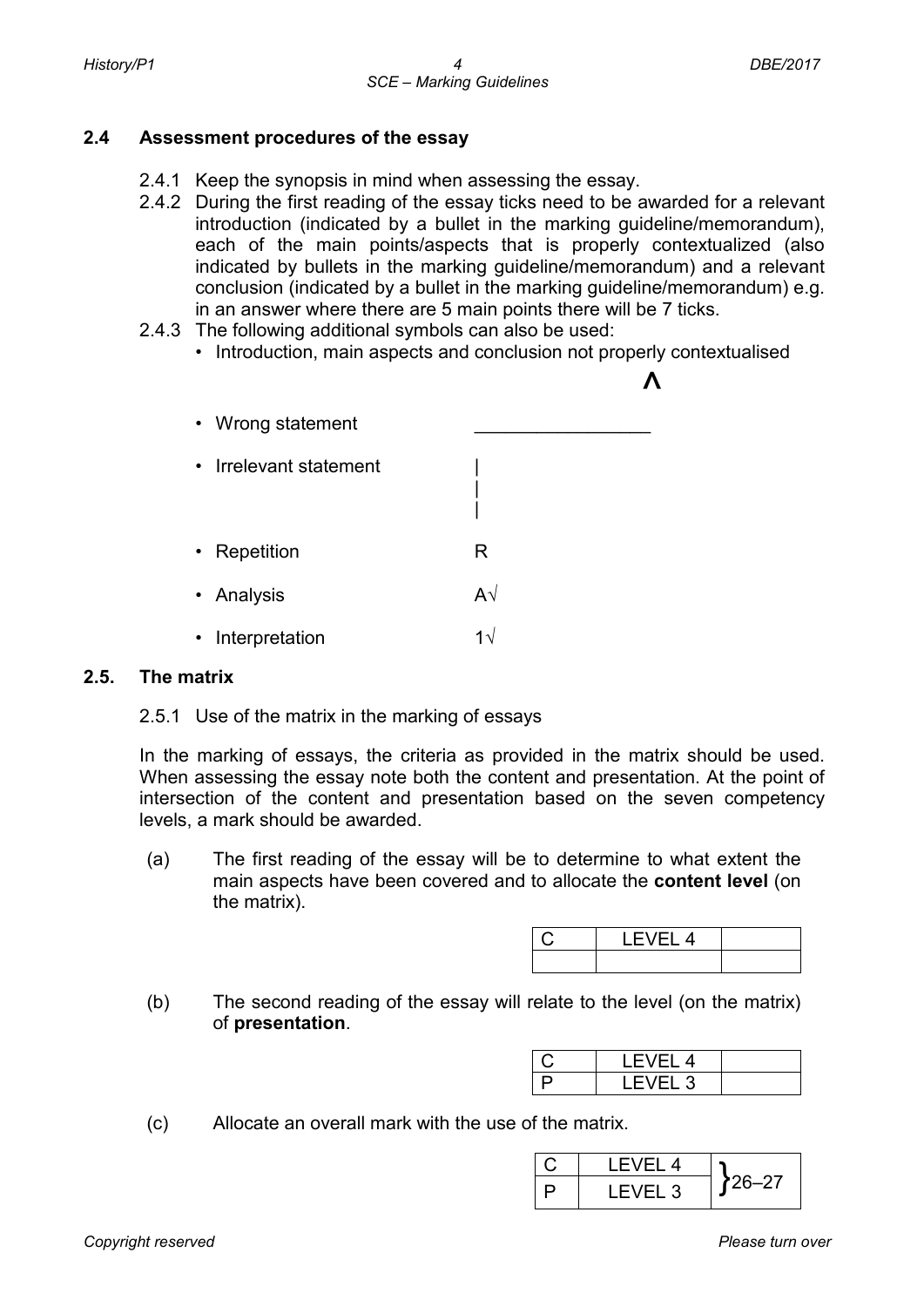## **MARKING MATRIX FOR ESSAY: TOTAL MARKS: 50**

|                                                                                                                                                                                        | <b>LEVEL 7</b>                                                                                                                                                                                                                                                                                                                                                          | LEVEL 6                                                                                                                                                                                                                                                      | LEVEL 5                                                                                                                                                                 | <b>LEVEL 4</b>                                                                                                                                                       | LEVEL <sub>3</sub>                                                                                                                                                              | LEVEL 2                                                                                                                                                            | LEVEL 1*                                              |
|----------------------------------------------------------------------------------------------------------------------------------------------------------------------------------------|-------------------------------------------------------------------------------------------------------------------------------------------------------------------------------------------------------------------------------------------------------------------------------------------------------------------------------------------------------------------------|--------------------------------------------------------------------------------------------------------------------------------------------------------------------------------------------------------------------------------------------------------------|-------------------------------------------------------------------------------------------------------------------------------------------------------------------------|----------------------------------------------------------------------------------------------------------------------------------------------------------------------|---------------------------------------------------------------------------------------------------------------------------------------------------------------------------------|--------------------------------------------------------------------------------------------------------------------------------------------------------------------|-------------------------------------------------------|
| <b>PRESENTATION</b><br><b>CONTENT</b>                                                                                                                                                  | Very well<br>planned and<br>structured essay.<br>Good synthesis<br>of information.<br>Developed an<br>original, well<br>balanced and<br>independent line<br>of argument with<br>the use of<br>evidence and<br>sustained and<br>defended the<br>argument<br>throughout.<br>Independent<br>conclusion is<br>drawn from<br>evidence to<br>support the line<br>of argument. | Very well<br>planned and<br>structured essay.<br>Developed a<br>relevant line of<br>argument.<br>Evidence used to<br>defend the<br>argument.<br>Attempts to draw<br>an independent<br>conclusion from<br>the evidence to<br>support the line<br>of argument. | Well planned and<br>structured essay.<br>Attempts to<br>develop a clear<br>argument.<br>Conclusion<br>drawn from the<br>evidence to<br>support the line<br>of argument. | Planned and<br>constructed an<br>argument.<br>Evidence used to<br>some extent to<br>support the line<br>of argument.<br>Conclusions<br>reached based<br>on evidence. | Shows some<br>evidence of a<br>planned and<br>constructed<br>argument.<br>Attempts to<br>sustain a line of<br>argument.<br>Conclusions not<br>clearly supported<br>by evidence. | Attempts to<br>structure an<br>answer.<br>Largely<br>descriptive or<br>some attempt at<br>developing a line<br>of argument. No<br>attempt to draw a<br>conclusion. | Little or no<br>attempt to<br>structure the<br>essay. |
| <b>LEVEL 7</b><br>Question has been<br>fully answered.<br>Content selection<br>fully relevant to line<br>of argument.                                                                  | $47 - 50$                                                                                                                                                                                                                                                                                                                                                               | $43 - 46$                                                                                                                                                                                                                                                    |                                                                                                                                                                         |                                                                                                                                                                      |                                                                                                                                                                                 |                                                                                                                                                                    |                                                       |
| LEVEL 6<br>Question has been<br>answered.<br>Content selection<br>relevant to a line of<br>argument.                                                                                   | $43 - 46$                                                                                                                                                                                                                                                                                                                                                               | $40 - 42$                                                                                                                                                                                                                                                    | $38 - 39$                                                                                                                                                               |                                                                                                                                                                      |                                                                                                                                                                                 |                                                                                                                                                                    |                                                       |
| LEVEL <sub>5</sub><br>Question answered<br>to a great extent.<br>Content adequately<br>covered and<br>relevant.                                                                        | $38 - 39$                                                                                                                                                                                                                                                                                                                                                               | $36 - 37$                                                                                                                                                                                                                                                    | $34 - 35$                                                                                                                                                               | $30 - 33$                                                                                                                                                            | $28 - 29$                                                                                                                                                                       |                                                                                                                                                                    |                                                       |
| <b>LEVEL 4</b><br>Question<br>recognisable in<br>answer.<br>Some omissions or<br>irrelevant content<br>selection.                                                                      |                                                                                                                                                                                                                                                                                                                                                                         |                                                                                                                                                                                                                                                              | $30 - 33$                                                                                                                                                               | $28 - 29$                                                                                                                                                            | $26 - 27$                                                                                                                                                                       |                                                                                                                                                                    |                                                       |
| LEVEL <sub>3</sub><br>Content selection<br>does relate to the<br>question, but does<br>not answer it, or<br>does not always<br>relate to the<br>question.<br>Omissions in<br>coverage. |                                                                                                                                                                                                                                                                                                                                                                         |                                                                                                                                                                                                                                                              |                                                                                                                                                                         | $26 - 27$                                                                                                                                                            | $24 - 25$                                                                                                                                                                       | $20 - 23$                                                                                                                                                          |                                                       |
| <b>LEVEL 2</b><br>Question<br>inadequately<br>addressed. Sparse<br>content.                                                                                                            |                                                                                                                                                                                                                                                                                                                                                                         |                                                                                                                                                                                                                                                              |                                                                                                                                                                         |                                                                                                                                                                      | $20 - 23$                                                                                                                                                                       | $18 - 19$                                                                                                                                                          | $14 - 17$                                             |
| LEVEL 1*<br>Question<br>inadequately<br>addressed or not at<br>all. Inadequate or<br>irrelevant content.                                                                               |                                                                                                                                                                                                                                                                                                                                                                         |                                                                                                                                                                                                                                                              |                                                                                                                                                                         |                                                                                                                                                                      |                                                                                                                                                                                 | $14 - 17$                                                                                                                                                          | $0 - 13$                                              |

## **\* Guidelines for allocating a mark for Level 1:**

Question not addressed at all/totally irrelevant content; no attempt to structure the essay = 0

• Question includes basic and generally irrelevant information; no attempt to structure the essay = 1–6

• Question inadequately addressed and vague; little attempt to structure the essay = 7–13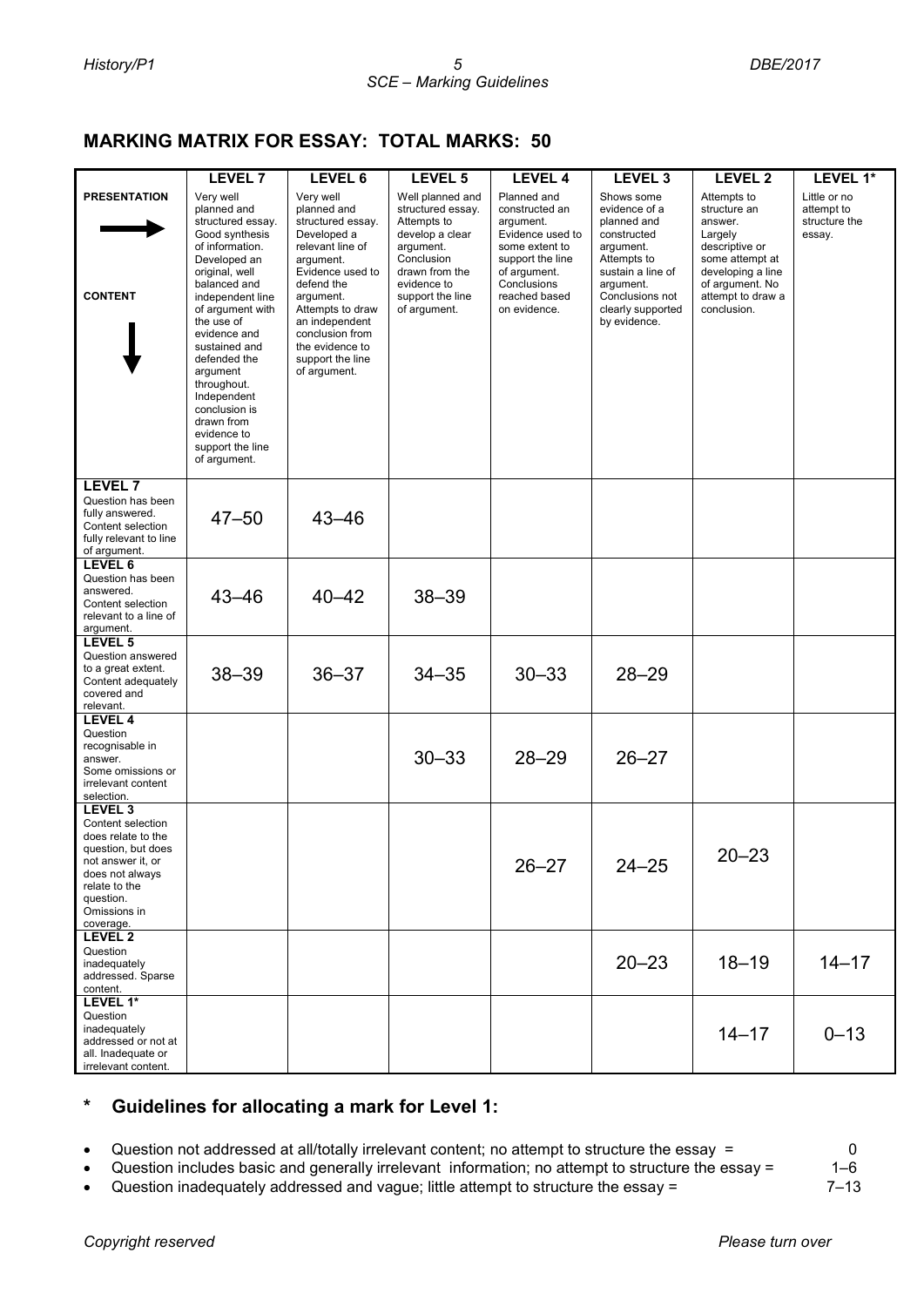## **SECTION A: SOURCE-BASED QUESTIONS**

#### **QUESTION 1: HOW DID THE UNITED STATES OF AMERICA AND THE SOVIET UNION RESPOND TO THE ECONOMIC SITUATION IN EUROPE AFTER 1946?**

## 1.1

- 1.1.1 *[Explanation of a historical term in Source 1A – L1]*
	- A policy introduced by the United States to prevent the spread of communism in Europe
	- The Truman Doctrine and the Marshall Plan attempted to contain the spread of totalitarianism
	- Any other relevant response (any 1 x 2) (2)
- 1.1.2 *[Extraction of evidence from Source 1A – L1]*
	- Could have applied it everywhere
	- Could have applied it militarily
	- Could have focused on economic aid given to nations seeking to reconstruct their economies
	- Could have assigned priority to occupation policies, especially in Germany and Japan  $\qquad \qquad$  (any 3 x 1) (3)
- 1.1.3 *[Interpretation of information from Source 1A – L2]*
	- The USA's economy would grow and be stronger
	- Any other relevant response (any 1 x 2) (2)

#### 1.2

- 1.2.1 *[Extraction of information from Source 1B – L1]*
	- Through breaking the vicious circle
	- Through restoring the confidence of the people of Europe
	- The manufacturer and farmer must be able and willing to exchange their products for currencies (any 2 x 1) (2)
- 1.2.2 *[Extraction of information from Source 1B – L1]*
	- There will be political stability in the world
	- For assured peace
	- To stop hunger, poverty and chaos
	- To permit the emergence of political and social conditions in which free  $\int$  institutions can exist (any 1 x 2) (2)

#### 1.2.3 *[Interpretation of information from Source 1B – L2]*

- The USA was prepared to stop the spread of communism
- The USA was prepared to assist countries to crush communism/wage war against communism
- The USA would safeguard capitalism and democracy
- Any other relevant response (any 2 x 2) (4)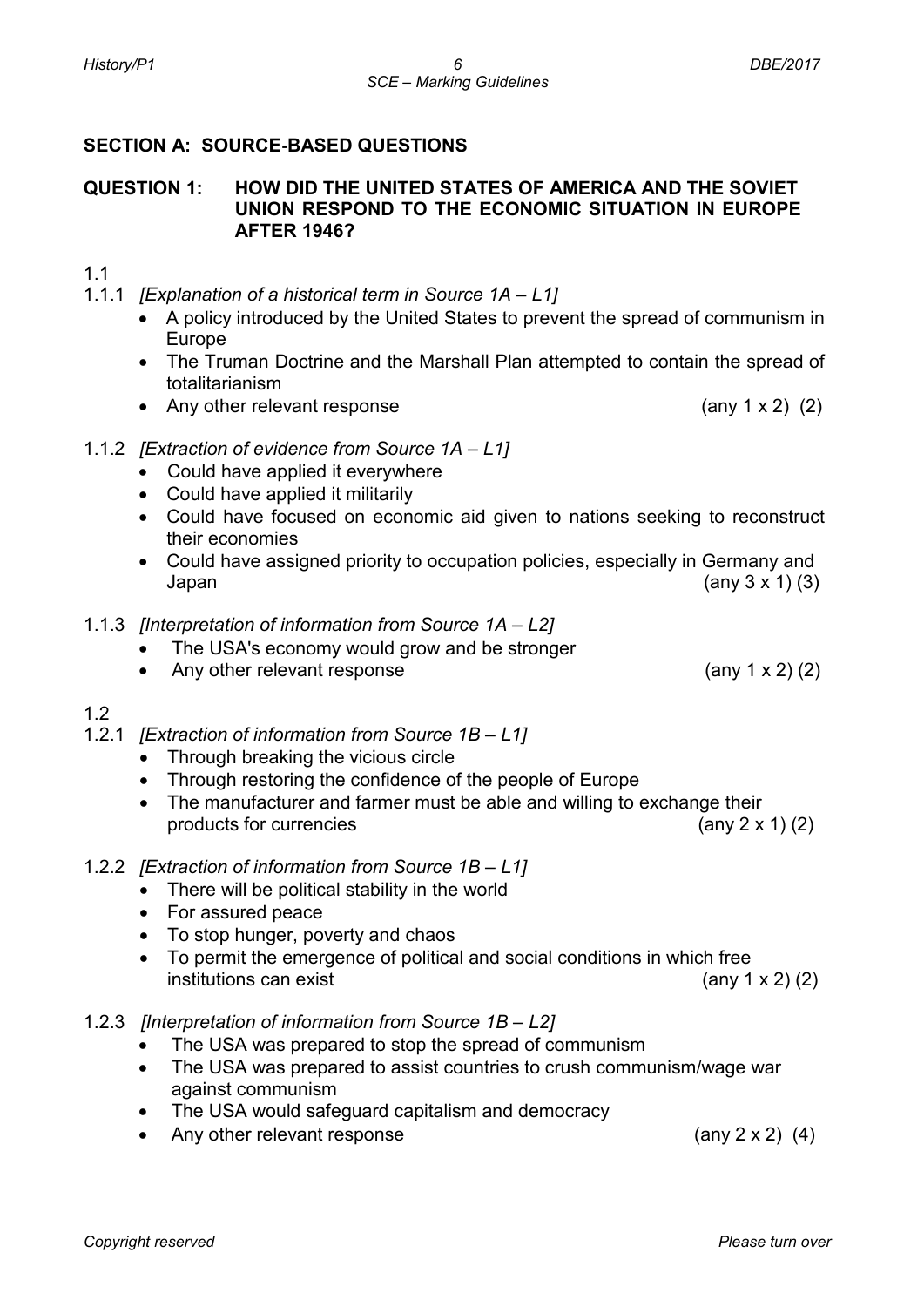#### 1.2.4 *[Evaluate the usefulness of Source 1B – L3]* **The source is USEFUL because:**

- It is an extract from the speech given by George Marshall
- It supplies the actual date and place where the Marshall Plan was announced
- The information indicates how the Marshall Plan was implemented
- The source also explains the role that the United States of America would play in the implementation of the Marshall Plan
- Any other relevant response  $(any 2 x 2) (4)$

## 1.3

- 1.3.1 *[Extraction of information in Source 1C – L1]*
	- It could undermine the Soviet sphere of influence in Eastern Europe
	- It could mobilise Eastern Europe into an anti-Soviet coalition (2 x 1) (2)
- 1.3.2*[Interpretation of information from Source 1C – L2]*

(a)

- Stalin had hoped for co-operation, even on a limited scale, with the West
- Any other relevant response (any 1 x 2) (2)

(b)

- Stalin had no hope for any compromise or co-operation with the West
- Any other relevant response (any 1 x 2) (2)
- 1.3.3 *[Interpretation of information from Source 1C – L2]*
	- The Marshall Plan intended to encircle the Soviet Union by supporting neighbouring countries
	- The Marshall Plan would leave the Soviet Union open to exploitation by other foreign powers from the West
	- The Marshall Plan would create an anti-Soviet bloc
	- The Marshall Plan would undermine the Soviet Union's influence in Eastern Europe
	- Any other relevant response (any 2 x 2) (4)
- 1.3.4 *[Extraction of evidence from Source 1C – L1]*
	- Poland
	- Czechoslovakia
	- Hungary
	- Bulgaria
	- Romania  $(an \sqrt{3} \times 1)$  (3)
- 1.4 *[Ascertaining differences in Sources 1C and 1B – L3]*
	- Source 1C gives the Soviet Union's response to the Marshall Plan and Source 1B states the American response to the Marshall Plan
	- Source 1C states that the main purpose of the Marshall Plan was to undermine the Soviet sphere of influence and Source 1B indicates that the Marshall Plan's main aim was to assist European countries economically
	- Source 1C states that the Marshall Plan was an offensive threat to the Soviet Union while Source 1B claims that the USA was prepared to help any country
	- Any other relevant response  $($ any 2 x 2 $)$  (4)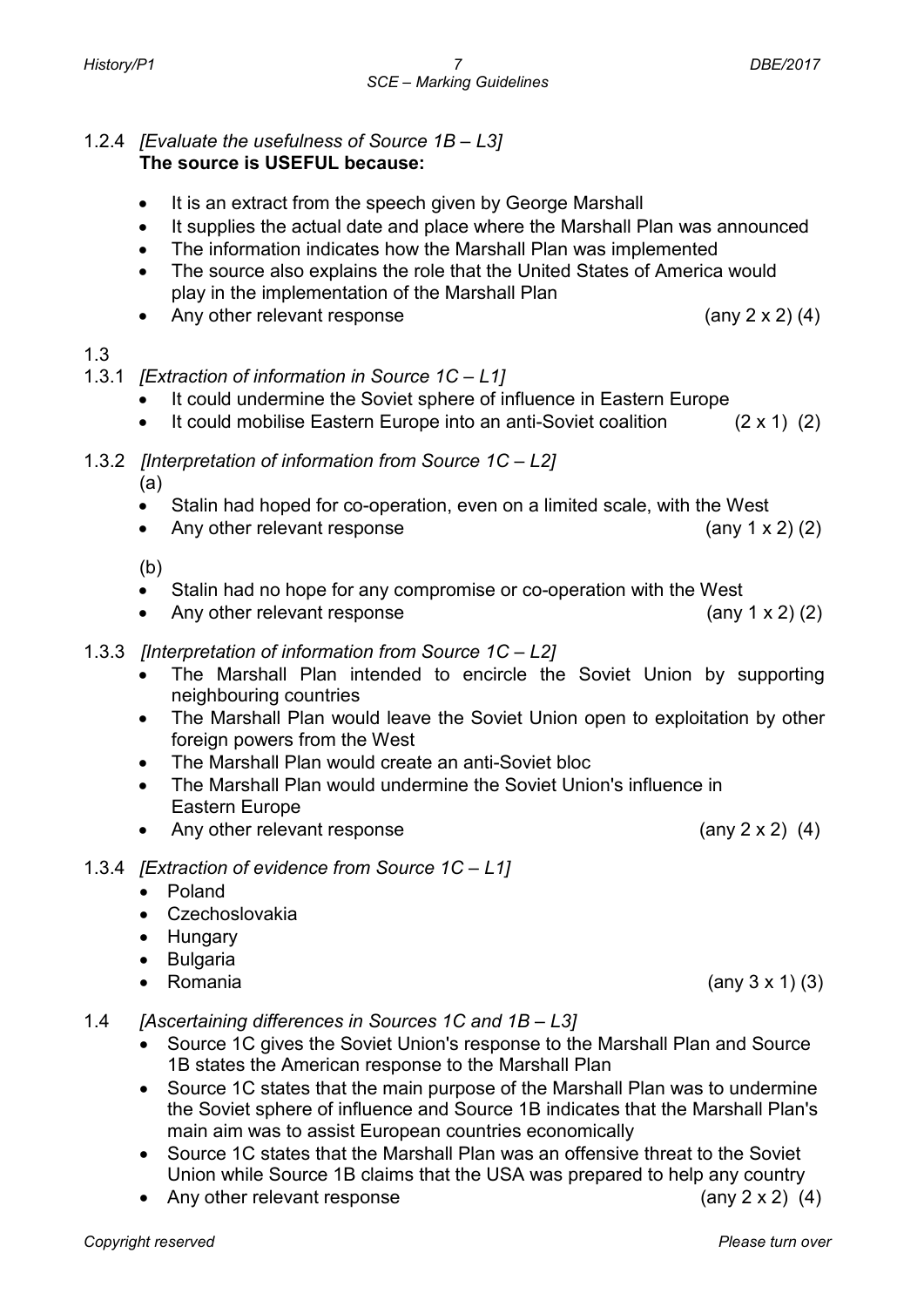1.5

- 1.5.1 *[Interpretation of information from Source 1D – L2]*
	- The Marshall Plan was depicted as providing economic and humanitarian aid
	- That if countries did not accept the Marshall Plan, they would remain poor, for example, with no buttered bread and with tattered clothing of the children
	- Failure to accept the Marshall Plan could lead to economic under-development in certain countries
	- Any other relevant response (any 2 x 2) (4)
- 1.5.2 *[Interpretation of information from Source 1D – L2]*
	- It shows that the Marshall Plan would provide economic aid in the form of basic necessities
	- It shows that the Marshall Plan will provide financial assistance to buy the basic needs
	- Any other relevant response (any 1 x 2) (2)
	- 1.6 *[Interpretation, evaluation and synthesis of evidence from relevant sources – L3]*

Candidates could include the following aspects in their response:

- The USA came up with an Economic Plan to assist in the reconstruction of the European economies after the Second World War (own knowledge)
- The USA implemented the Marshall Plan as part of its containment strategy (Source 1A)
- Some Western countries and the USA saw the Marshall Plan as an effort to economically reconstruct Europe (Sources 1A, 1B and 1D)
- The Soviet Union saw the Marshall Plan as a strategy which could be used to weaken communist influence in countries in Western Europe (Source 1A)
- The USA could use the Marshall Plan to create political stability and peace in Europe (Source 1B)
- To restore the people's confidence in the future of Europe (Source 1B)
- The Soviet Union felt that the Marshall Plan would undermine Soviet influence in Europe (Source 1C)
- The Soviet Union felt that the Marshall Plan was intended to create a hostile environment for Communist controlled countries (Source 1C)
- The Soviet Union created the COMECON, the Molotov Plan and satellite states (own knowledge)
- Any other relevant response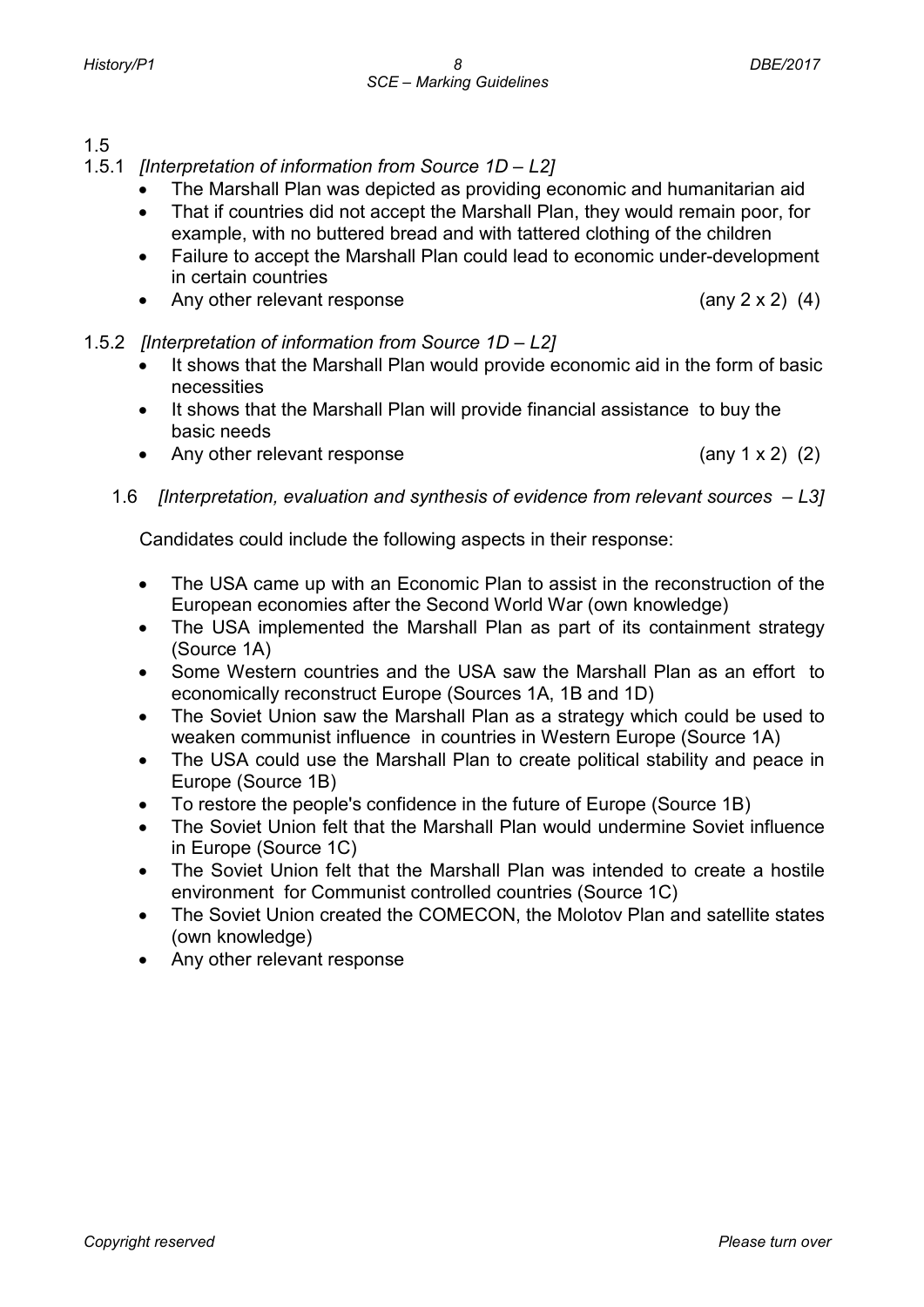Use the following rubric to allocate a mark:

| <b>LEVEL 1</b> | Uses evidence in an elementary manner e.g. shows no or<br>little understanding of how the United States of America<br>and the Soviet Union responded to the economic situation<br>in Europe after 1946.<br>Uses evidence partially or cannot write a paragraph.                                                                | <b>MARKS</b><br>$0 - 2$ |
|----------------|--------------------------------------------------------------------------------------------------------------------------------------------------------------------------------------------------------------------------------------------------------------------------------------------------------------------------------|-------------------------|
| <b>LEVEL 2</b> | Evidence is mostly relevant and relates to a great extent to the<br>topic e.g. shows some understanding of how the United<br>States of America and the Soviet Union responded to the<br>economic situation in Europe after 1946.<br>Uses evidence in a basic manner to write a paragraph.                                      | <b>MARKS</b><br>$3 - 5$ |
| <b>LEVEL 3</b> | Uses relevant evidence e.g. demonstrates a thorough<br>understanding of how the United States of America and<br>the Union of Soviets Socialist Republics responded to the<br>economic situation in Europe after 1946.<br>Uses evidence very effectively in an organised paragraph that<br>shows an understanding of the topic. | <b>MARKS</b><br>$6 - 8$ |
|                |                                                                                                                                                                                                                                                                                                                                | (8)                     |

 **[50]**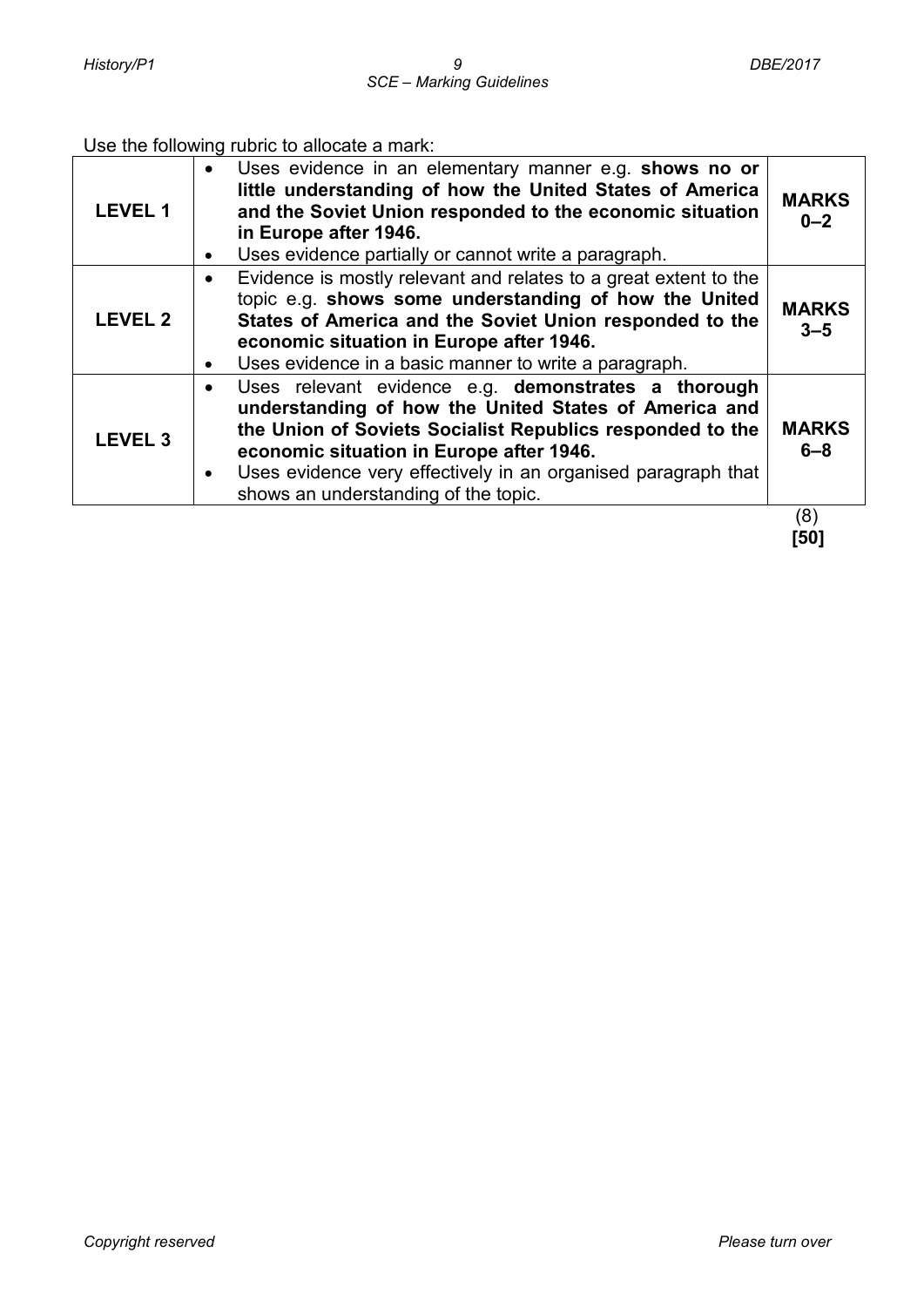## **QUESTION 2: HOW SIGNIFICANT WAS THE BATTLE OF CUITO CUANAVALE FOR SOUTHERN AFRICA?**

- 2.1.1 *[Extraction of evidence from Source 2A – L1]*
	- Cuba (1 x 1) (1)
- 2.1.2 *[Interpretation of evidence from Source 2A – L2]*
	- The 'racist army' was defeated
	- Led to 'southern African liberation'/ independence of Namibia/ negotiated settlement in South Africa
	- Any other relevant response (any 2 x 2) (4)
- 2.1.3 *[Explanation of a historical term from Source 2A – L1]*
	- Supplies (food, medicines) and communications (roads, bridges) into and out of Cuito Cuanavale were cut off
	- Surrounded and under attack
	- Any other relevant response (any 1 x 2) (2)
- 2.1.4 *[Interpretation of evidence from Source 2A – L2]*
	- The battle halted the military aggression of apartheid forces
	- Military defeat of apartheid forces made South Africa more willing to enter into peace negotiations
	- The negotiations resulted in the withdrawal of South African troops from Angola and Namibia
	- Led to Namibia's independence (New York Accords)
	- Led to talks between the African National Congress and the National Party
	- Any other relevant response (any 2 x 2) (4)
- 2.1.5 *[Extraction of evidence from Source 2A – L1]* 
	- Angolan
	- Namibian
	- Cuban  $(3 \times 1)$  (3)
- 2.1.6 *[Extraction of evidence from Source 2A – L1]* 
	- Managed to contain Angolan rebel soldiers in Northern Angola
	- Prevented rebel soldiers from re-enforcing the apartheid army in the south

(any 1 x 2) (2)

## 2.2

- 2.2.1 *[Interpretation of evidence from Source 2B – L2]*
	- Nelson Mandela and Fidel Castro were comrades/ allies in the struggle for the liberation of Southern Africa
	- Shows that there are very close ties between the ANC and Cuba
	- Suggests that South Africa would maintain close ties with Cuba under an ANC led government
	- Any other relevant response (any 2 x 2) (4)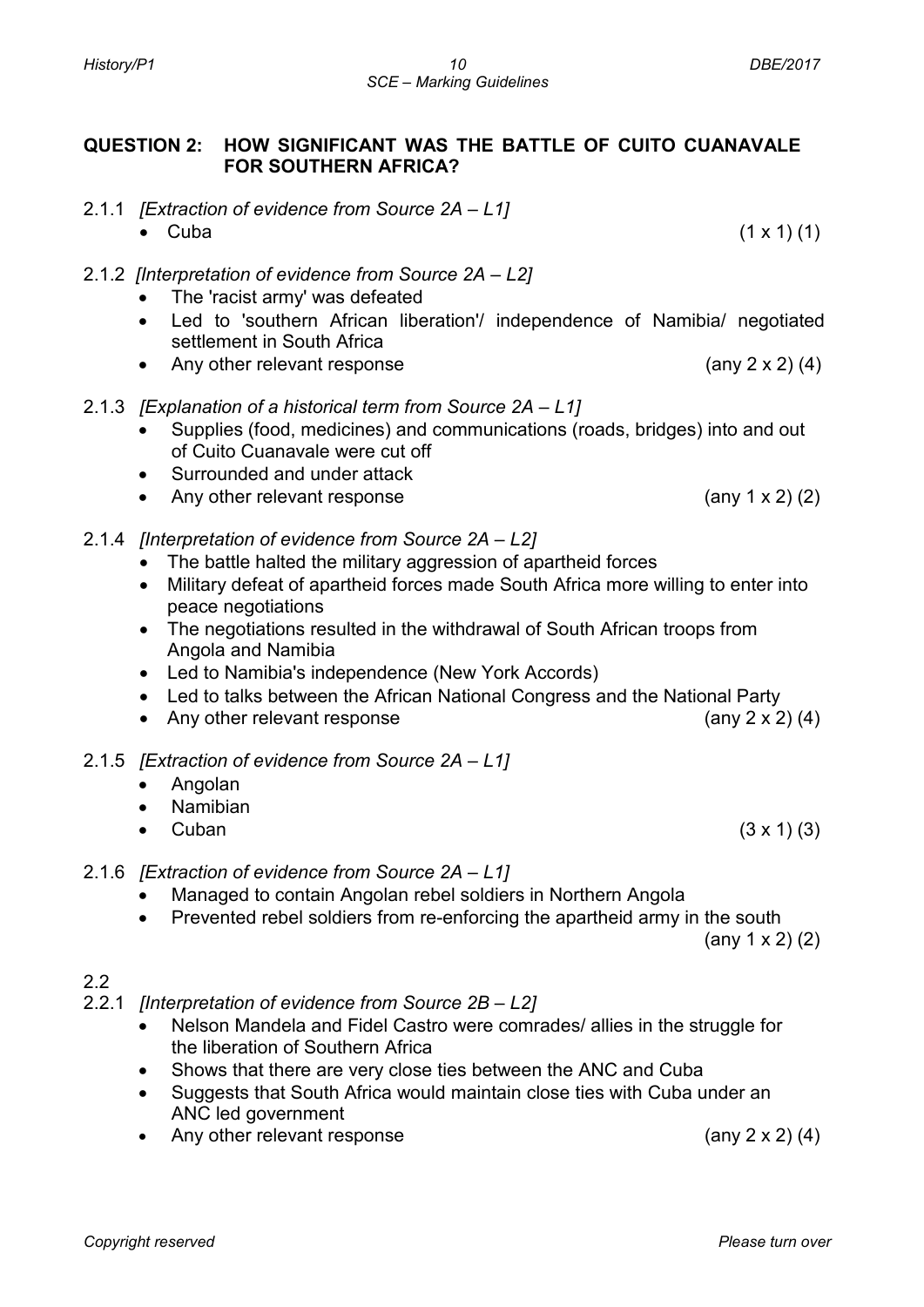#### 2.2.2 *[Evaluate the usefulness of evidence in Source 2B – L3]* **The source is USEFUL because:**

- It depicts the raised fist which was a symbol of struggle as well as a symbol of victory
- Mandela has just been released after 27 years in prison and the ANC was unbanned – that is why Mandela was in Cuba
- After the SADF's defeat at Cuito Cuanavale by Cuban forces, the apartheid government had agreed to Namibia's independence and begin negotiations with the ANC
- Castro and Mandela were celebrating the defeat of the apartheid state
- The fact that Mandela went to Cuba as his first visit after his release highlights the importance of Cuban relations with the ANC/ highlights Mandela's and Castro's friendship
- Any other relevant response (any 2 x 2) (4)

## 2.3

- 2.3.1 *[Extraction of evidence from Source 2C – L1]*
	- Cuito Cuanavale was two thousand kilometres from Pretoria
	- Cuito Cuanavale was over ten thousand kilometres from Havana  $(2 \times 1)$  (2)
- 2.3.2 *[Interpretation of evidence from Source 2C – L2]*
	- Cuba sent medical practitioners to South Africa to address the shortages of doctors and health professionals in rural areas
	- Cuba sent professionals to assist in a range of areas such as health, education, science and technology after the ANC government came to power in 1994
	- Although Cuba withdrew its troops from Angola after the Battle of Cuito Cuanavale, it remained committed to supporting the liberation struggle through humanitarian aid and personnel
	- Cuba offered medical training scholarships to South African students
	- Any other relevant response  $(\text{any } 2 \times 2) (4)$

## 2.4

- 2.4.1 *[Extraction of evidence from Source 2D – L1]*
	- Angola
	- Cuba  $(2 \times 1) (2)$
- 2.4.2 *[Extraction of evidence from Source 2D – L1]*
	- Cuban troops defeated the 'apartheid army'
	- The Cubans sacrificed their lives because of solidarity with the liberation struggle  $(\text{any } 1 \times 2)$   $(2)$
- 2.4.3 *[Interpretation of evidence from Source 2D – L2]*
	- They believed that the ANC view was 'biased' and 'mistaken'
	- They argued that the SADF did win the Battle of Cuito Cuanavale citing fewer losses of troops and equipment than the Cuban/Angolan forces
	- They believed that the government was misrepresenting the past and used military accounts of the battle (such as Geldenhuys) to support their view
	- For many veterans, the belief in the victory at the Battle of Cuito Cuanavale and the Border War had shaped their identity
	- Any other relevant response (any 2 x 2) (4)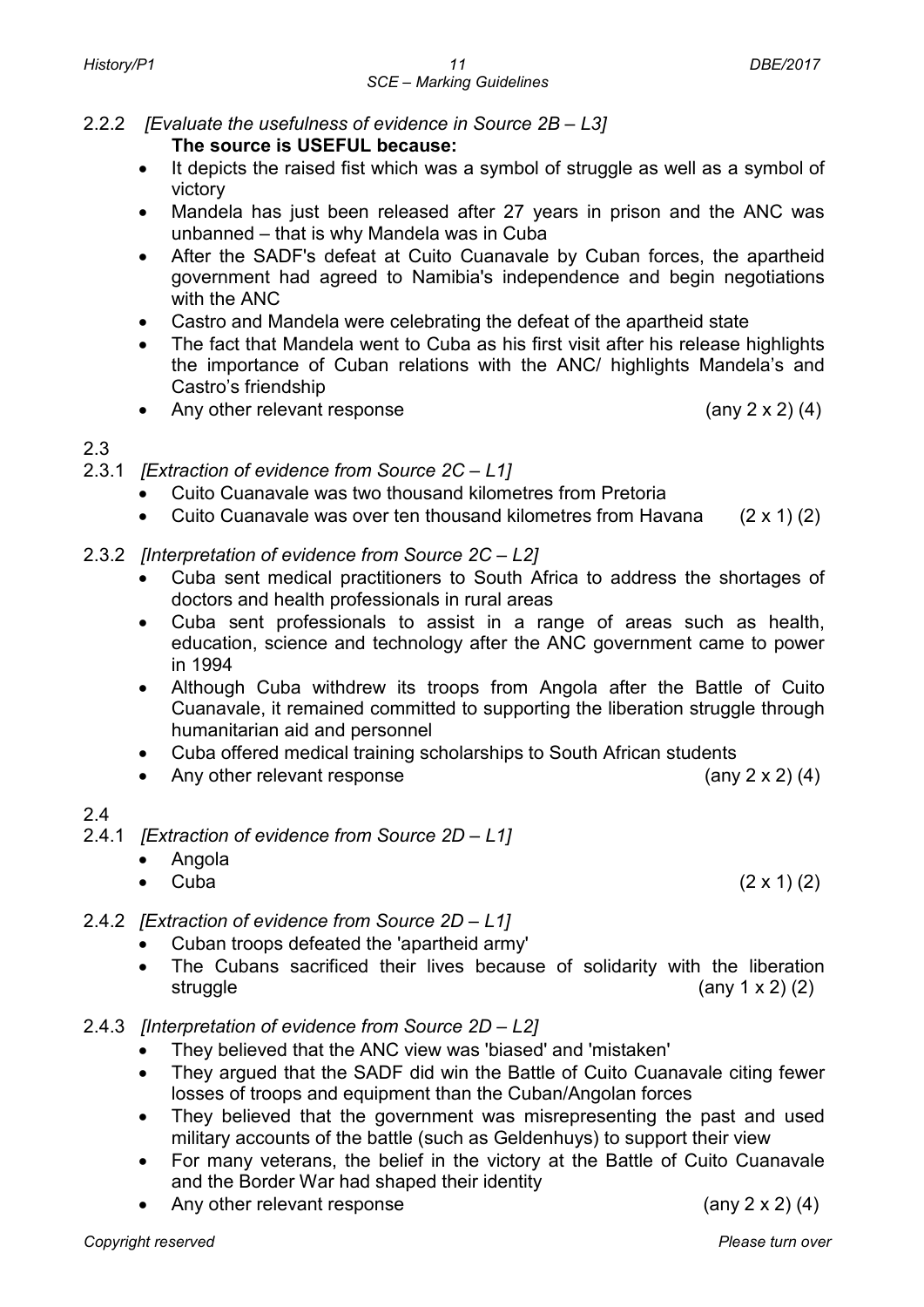- 2.5 *[Comparison of Sources 2A and 2D – L3]*
	- In Source 2A, the ANC (South African government) understood Cuito Cuanavale as a great victory for Cuba/Angola whereas in Source 2D the SADF veterans claim that the SADF won the battle
	- In Source 2A the ANC (South African government) has produced an official booklet to commemorate the Cuban/Angolan victory at Cuito Cuanavale whereas in Source 2D the SADF veterans and supporters have written books, blogs and used social media to publicise their view that the SADF won the battle
	- Source 2A stated that for the ANC (South African government), the victory at Cuito Cuanavale was an important part of the history of the liberation struggle whereas in Source 2D, for the SADF veterans and supporters, victory at Cuito Cuanavale was an important event in Afrikaner history
	- Any other relevant response  $($ any 2 x 2 $)$  (4)

## 2.6 *[Interpretation, analysis and synthesis of evidence from relevant sources – L3]*

Candidates could include the following aspects in their response:

- It led to peaceful negotiations for the withdrawal of South African troops from Angola and Namibia (Source 2A)
- It led to Namibia's independence (Source 2A)
- It led to a negotiated settlement in South Africa (Source 2A)
- It led to the signing of the New York Accords (own knowledge)
- It led to post-apartheid diplomatic relations between South Africa and Cuba and highlights the friendship between Mandela and Castro (Sources 2B and 2C)
- It led to support given by Cuba to South Africa (Sources 2B and 2C)
- It helped bury a once powerful (apartheid) regime (Source 2C)
- It helped free tens of millions of Africans in Angola, Namibia and South Africa including political prisoners (Source 2C)
- It strengthened the anti-imperialist forces of Africa(Source 2C)
- It established unbreakable ties between South Africa and Cuba (Source 2C)
- Controversy as to who won the battle has continued long after the end of the war (Source 2D)
- Any other relevant response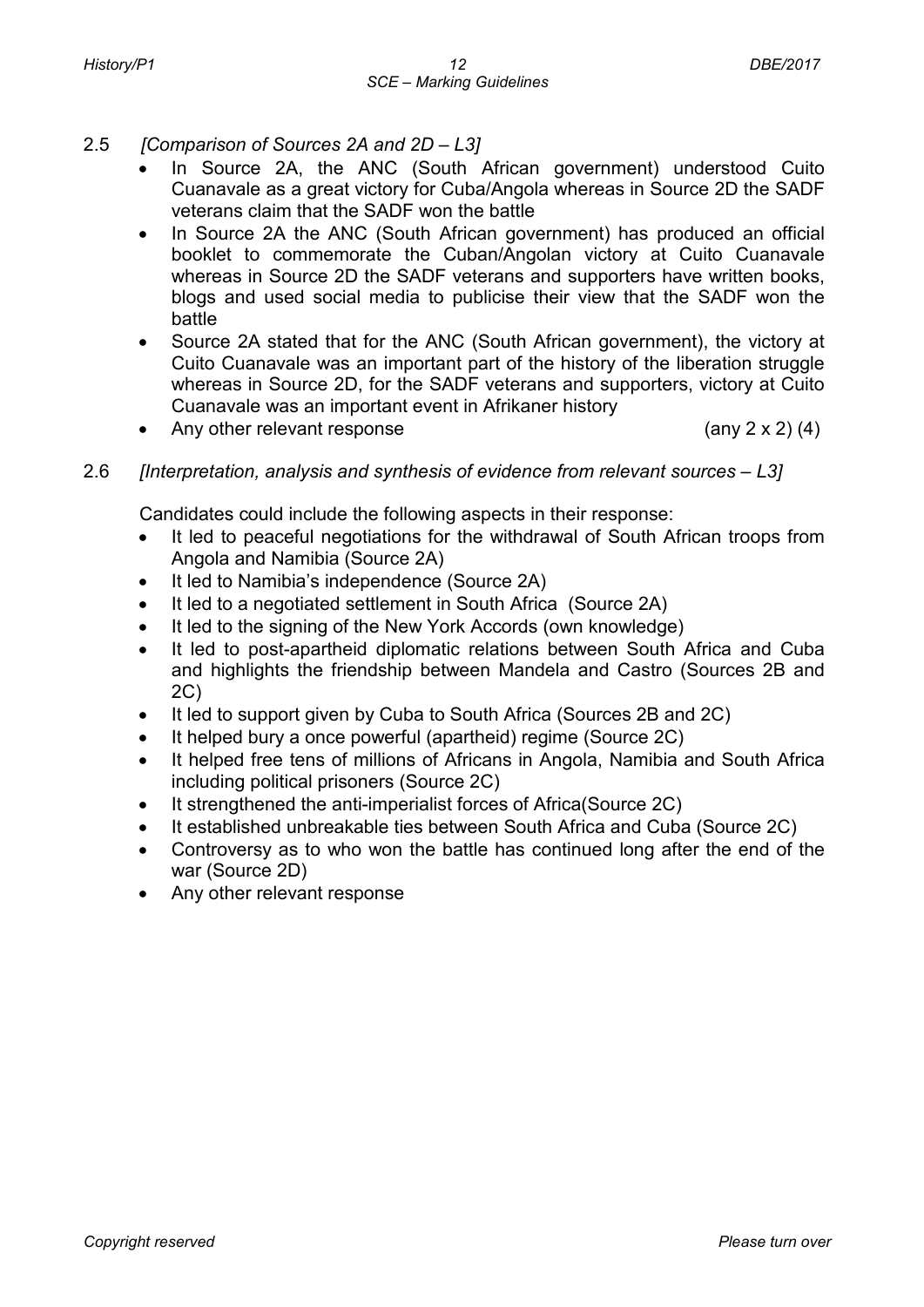## Use the following rubric to allocate a mark:

| <b>LEVEL 1</b>     | • Uses evidence in an elementary manner e.g. shows no or<br>little understanding of the significance of the Battle of<br><b>Cuito Cuanavale for Southern Africa.</b><br>• Uses evidence partially or cannot write a paragraph.                                        | <b>MARKS:</b><br>$0 - 2$ |
|--------------------|-----------------------------------------------------------------------------------------------------------------------------------------------------------------------------------------------------------------------------------------------------------------------|--------------------------|
| <b>LEVEL 2</b>     | • Evidence is mostly relevant and relates to a great extent to the<br>topic e.g. shows some understanding of the significance of<br>the Battle of Cuito Cuanavale for Southern Africa.<br>• Uses evidence in a basic manner to write a paragraph.                     | <b>MARKS:</b><br>$3 - 5$ |
| LEVEL <sub>3</sub> | · Uses relevant evidence e.g. demonstrates a thorough<br>understanding of the significance of the Battle of Cuito<br><b>Cuanavale for Southern Africa.</b><br>• Uses evidence very effectively in an organised paragraph that<br>shows an understanding of the topic. | <b>MARKS:</b><br>$6 - 8$ |
|                    |                                                                                                                                                                                                                                                                       | (8                       |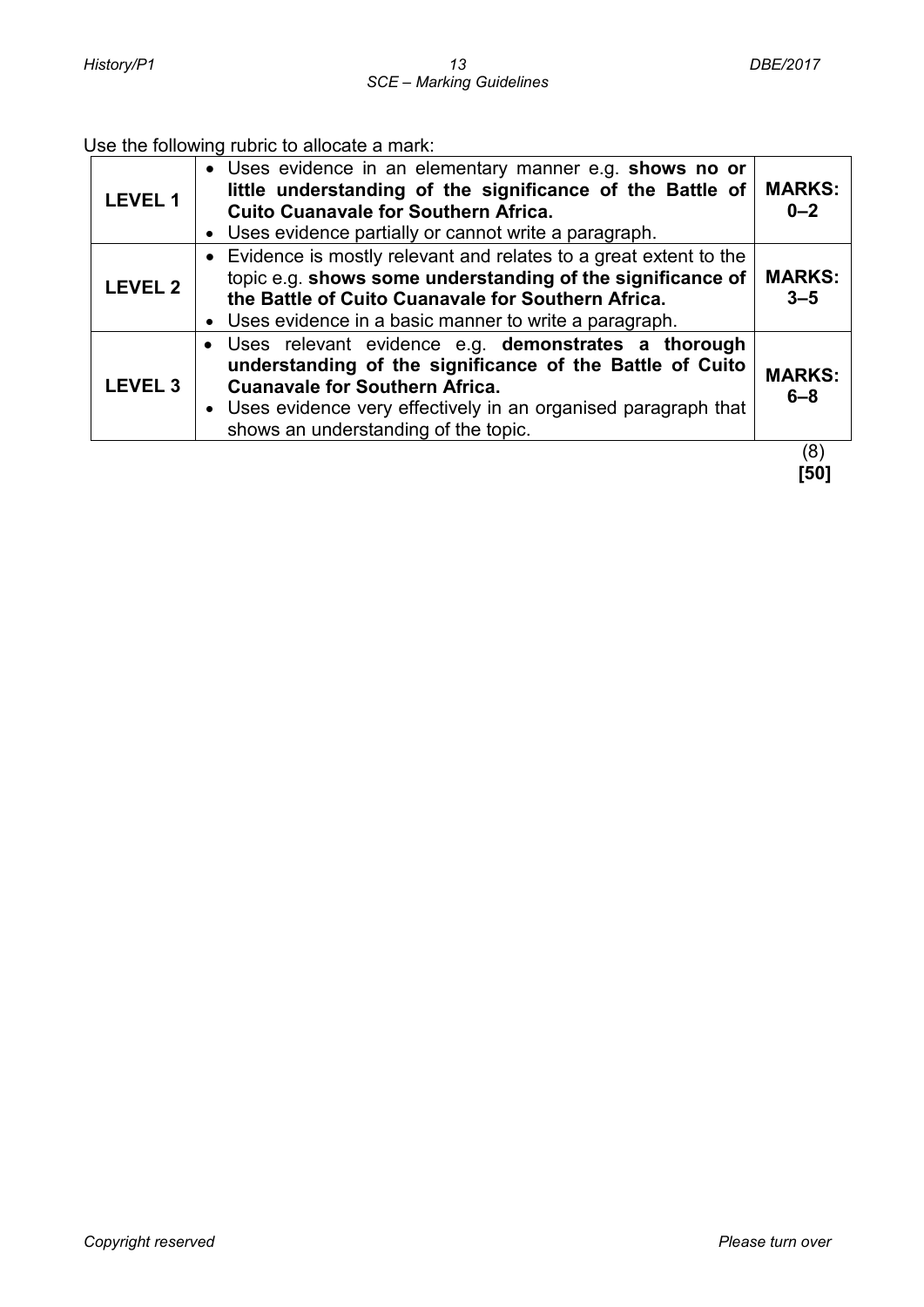#### **QUESTION 3: HOW DID THE CITIZENS OF LITTLE ROCK, ARKANSAS, RESPOND TO THE DESEGREGATION OF CENTRAL HIGH SCHOOL IN THE 1950s?**

3.1

- 3.1.1 *[Explanation of a historical term from Source 3A – L1]*
	- A process that allowed for separation of schools based on race
	- Admission to schools based on race/ schools racially separated
	- Any other relevant response (any 1 x 2 ) (2)
- 3.1.2 *[Extraction of evidence from Source 3A – L1]*
	- Racial segregation of children in public schools violated the Equal Protection Clause and is therefore illegal (1 x 2) (2)
- 3.1.3 *[Interpretation of evidence from Source 3A – L2]*
	- Black girls in segregated schools had low racial self- esteem
	- Created dangerous inferiority complexes
	- Adversely affected African American students' ability to learn
	- African Americans would not succeed in life
	- Any other relevant response (any 2 x 2) (4)
- 3.2
- 3.2.1 *[Extraction of evidence from Source 3B – L1]*
	- Superintendent Virgil Blossom. (1 x 1) (1)
- 3.2.2 *[Extraction of evidence from Source 3B – L1]*
	- Parents of elementary students wanted the continuation of segregation at schools  $(1 \times 2)$  (2)
- 3.2.3 *[Extraction of evidence from Source 3B – L1]*
	- Begin with nominal desegregation in the fall of 1957 at Central High School
	- Expand to Junior level in 1960
	- Expand, tentatively to the elementary level by 1963  $(3 \times 1)$  (3)
- 3.2.4 *[Interpretation of evidence from Source 3B – L2]* **The transfer provision was going to:**
	- Embark on the desegregation of schools at a slow pace
	- Delay the integration of schools
	- Provide for segregated schools/Horace Mann will remain predominantly African American
	- Any other relevant response (any 2 x 2 ) (4)

## 3.3

- 3.3.1 *[Extraction of evidence from Source 3C – L1]*
	- Do you want 'Negroes' in our schools?
	- Vote against integration
	- Vote for segregated schools (any 1 x 1) (1)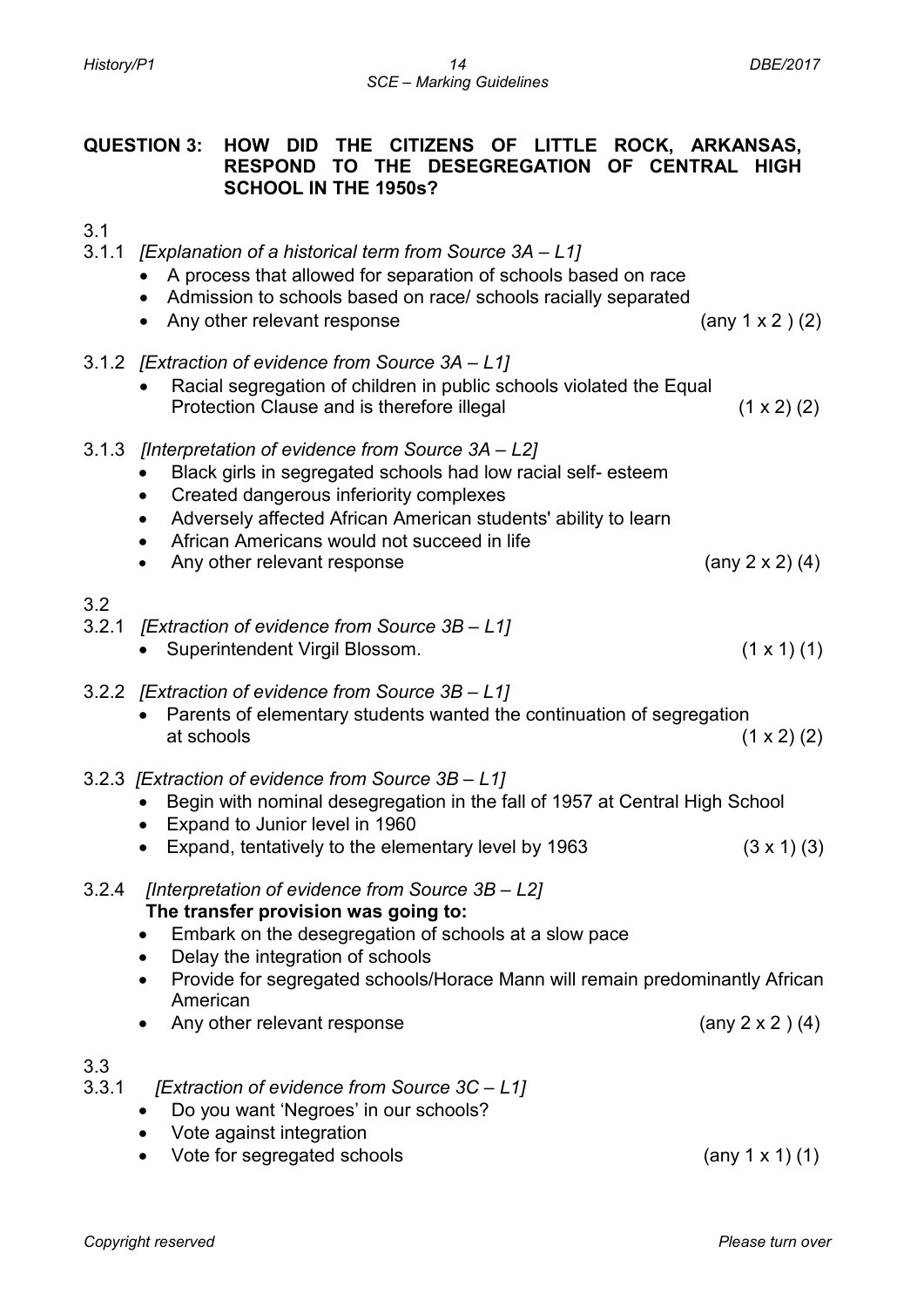- 3.3.2 *[Extraction of evidence from Source 3C – L1]*
	- Do you want 'Negroes' in our schools?
	- If you do not then go to the polls this coming Monday
	- Vote for removal Lamb, Matson,Tucker; vote against removal McKinley, Rowland, Laster

*SCE – Marking Guidelines*

- The schools will be integrated this Fall
- Please vote right  $\qquad \qquad$  (any 3 x 1) (3)
- 3.3.3 *[Interpretation of evidence from Source 3C – L2]*
	- It discouraged people from voting for integration of schools
	- Voting for integration of schools would be making a wrong decision
	- It did not support integration of schools
	- Vote to keep Central High School segregated
	- Any other relevant response (any 2 x 2) (4)
- 3.4
- 3.4.1 *[Interpretation of evidence from Source 3D – L2]*
	- To show how the National Guard disregarded an order by the Federal court on the issue of integration
	- To show Elizabeth Eckford being prevented access to Central High School
	- To show the National Guard keeping Governor Faubus' order of stopping African-American children access to Central High School
	- Any other relevant response  $(any 2 x 2) (4)$
- 3.4.2 *[Interpretation of evidence from Source 3D – L2]*
	- The National Guard acted on orders from Governor Faubus
	- The National Guard feared a retaliation from the anti-integrationists
	- The National Guard did not support the integration of schools/ they were racists
	- Any other relevant response (any 2 x 2) (4)

3.4.3 *[Evaluate the usefulness of evidence in Source 3D – L3]* **The source is USEFUL because:**

- It shows the National Guard preventing Elizabeth Eckford from entering Central High School
- It shows evidence that the National Guard was deployed at Central High School
- It shows that Elizabeth Eckford could not attend school on that day  $(4<sup>th</sup>$ September 1957)
- It shows that the National Guard were prepared to use force to stop integration (they were armed)
- It shows that the Supreme Court decision was not implemented
- Any other relevant response (any 2 x 2) (4)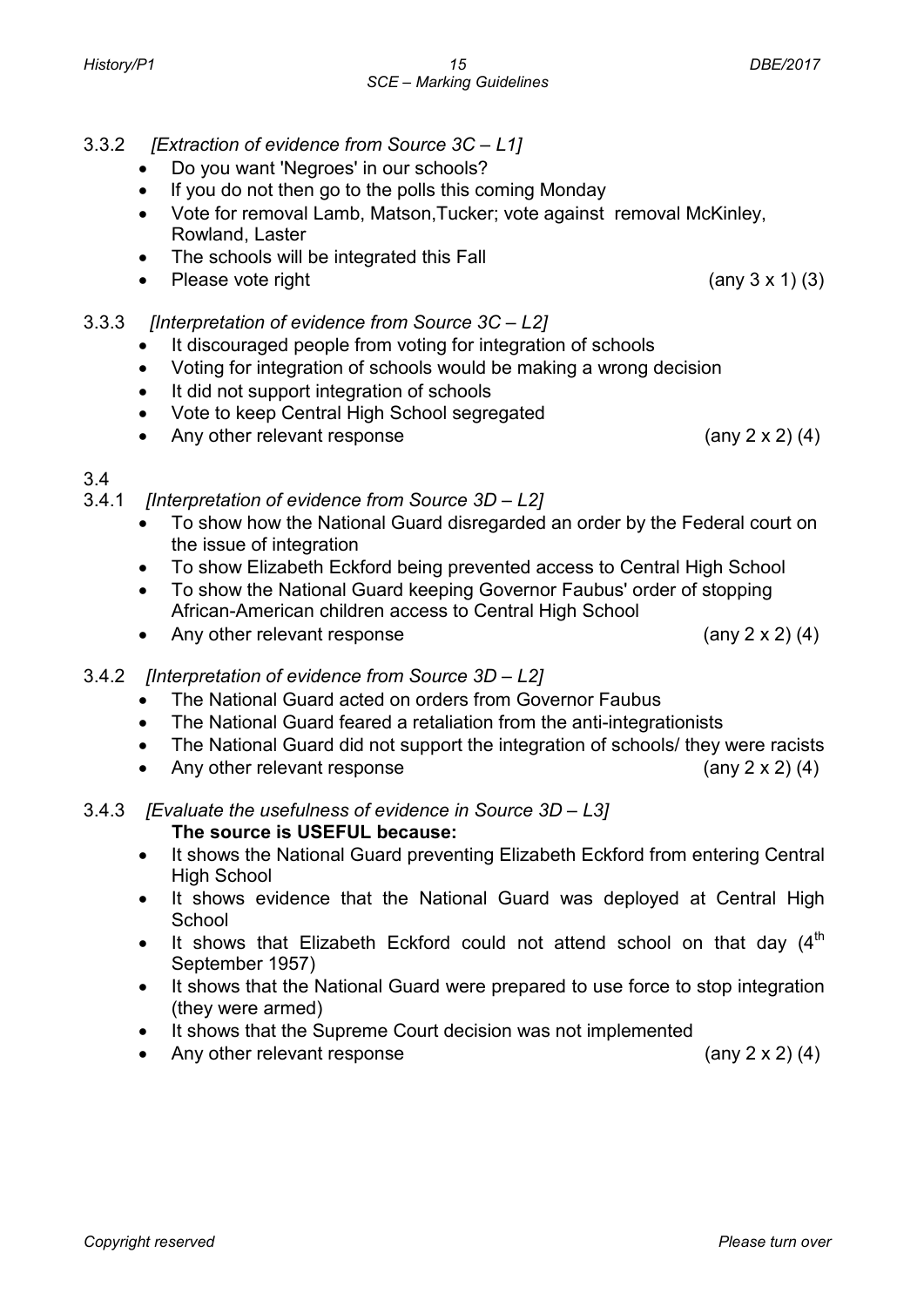- 3.5 *[Comparison of Sources 3C and 3D - L3]*
	- Source 3C is a pamphlet from the Mothers' League encouraging conservative white American parents to vote for a segregated School Board while Source 3D shows the National Guard redirecting Elizabeth Eckford from entering Central High School
	- Source 3C encourages white American parents to Vote Right (against integration) while Source 3D shows the National Guard redirecting Elizabeth Eckford from entering Central High School
	- Source 3C mentions that 'Negroes' were not wanted in white American schools and Source 3D shows that African Americans were not allowed in white American schools
	- Both sources 3C and 3D are from an anti-integrationist point of view
	- Both sources 3C and 3D show that African Americans were discriminated against
	- Any other relevant response (any 2 x 2) (4)

3.6 [*Interpretation, evaluation and synthesis of evidence from relevant sources* – L3]

Candidates could include the following aspects in their response:

- The Supreme Court ruled that segregated schools were unconstitutional (Source 3A)
- The Little Rock School Board agreed to comply with the Supreme Court ruling (Source 3A)
- Virgil Blossom was instructed to formulate a desegregation plan for schools (Source 3A)
- The School Board adopted the Phase Programme Plan (gradual desegregation) (Source 3B)
- The School Board was secretly not intending to have schools fully integrated (own knowledge)
- The elementary school parents spoke against integration (Source 3B)
- The plan spread over phases starting with Central High School (Source 3B)
- The Mothers League was formed to resist integration (Source 3C and own knowledge)
- The National Guard prevented Elizabeth Eckford from entering Central High School (Source 3D)
- The governor of Arkansas, Governor Faubus was opposed to the integration of schools (own knowledge)
- The Civil Rights Movement supported integrationists (own knowledge)
- The human rights of African Americans in Arkansas were violated (own knowledge)
- Any relevant response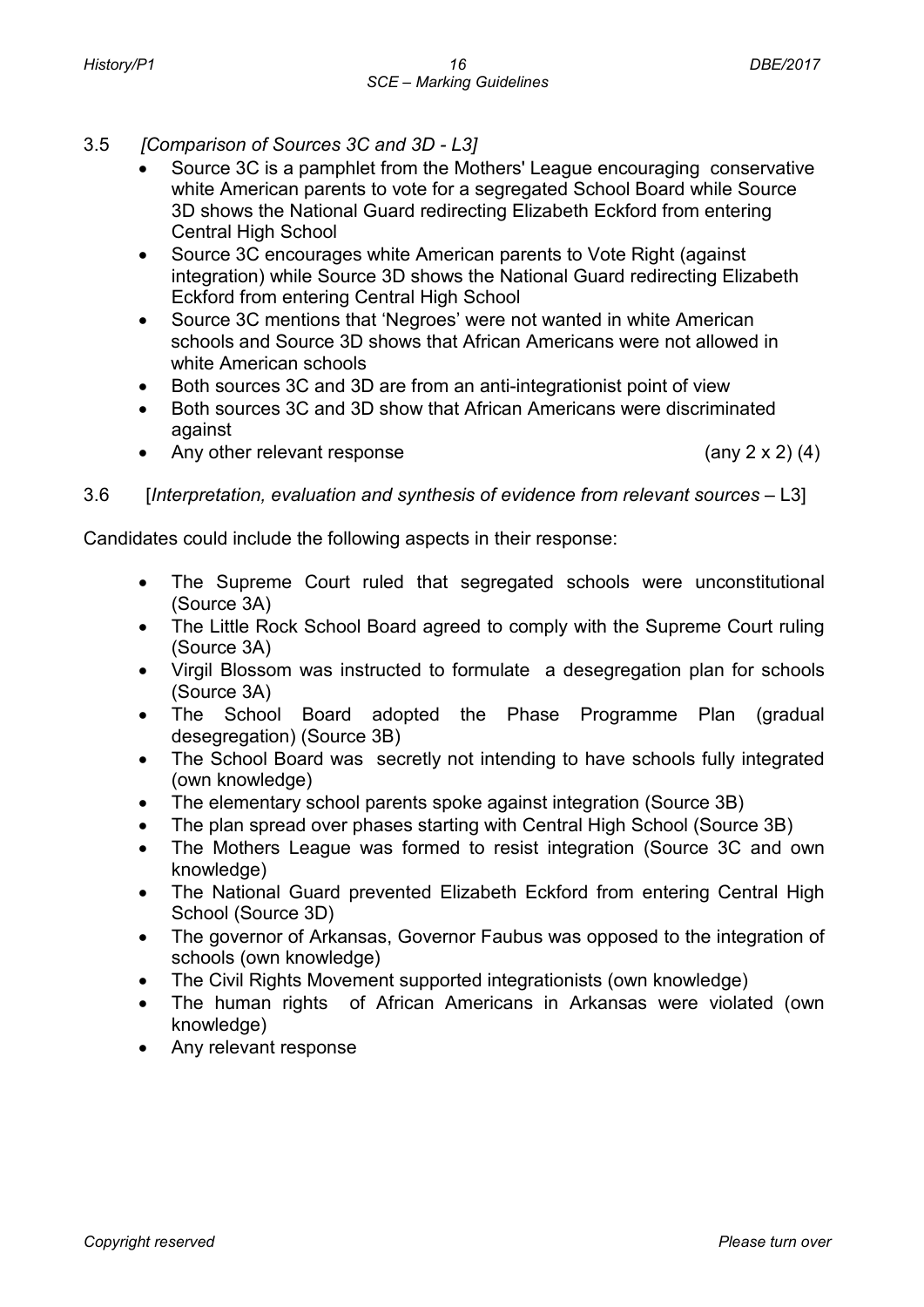Use the following rubric to allocate a mark:

| <b>LEVEL1</b>      | • Uses evidence in an elementary manner e.g. shows no or<br>little understanding of how the citizens of Little Rock,<br>Arkansas, responded to the desegregation of Central<br>High School in the 1950s.<br>Uses evidence partially or cannot write a paragraph.                                                     | <b>MARKS</b><br>$0 - 2$ |
|--------------------|----------------------------------------------------------------------------------------------------------------------------------------------------------------------------------------------------------------------------------------------------------------------------------------------------------------------|-------------------------|
| <b>LEVEL 2</b>     | • Evidence is mostly relevant and relates to a great extent to<br>the topic e.g. shows some understanding of how the<br>citizens of Little Rock, Arkansas, responded to the<br>desegregation of Central High School in the 1950s.<br>• Uses evidence in a basic manner to write a paragraph.                         | <b>MARKS</b><br>$3 - 5$ |
| LEVEL <sub>3</sub> | Uses relevant evidence e.g. demonstrates a thorough<br>$\bullet$<br>understanding of how the citizens of Little Rock,<br>Arkansas, responded to the desegregation of Central<br>High School in the 1950s.<br>• Uses evidence very effectively in an organised paragraph<br>that shows an understanding of the topic. | <b>MARKS</b><br>$6 - 8$ |
|                    |                                                                                                                                                                                                                                                                                                                      | (8)                     |

 **[50]**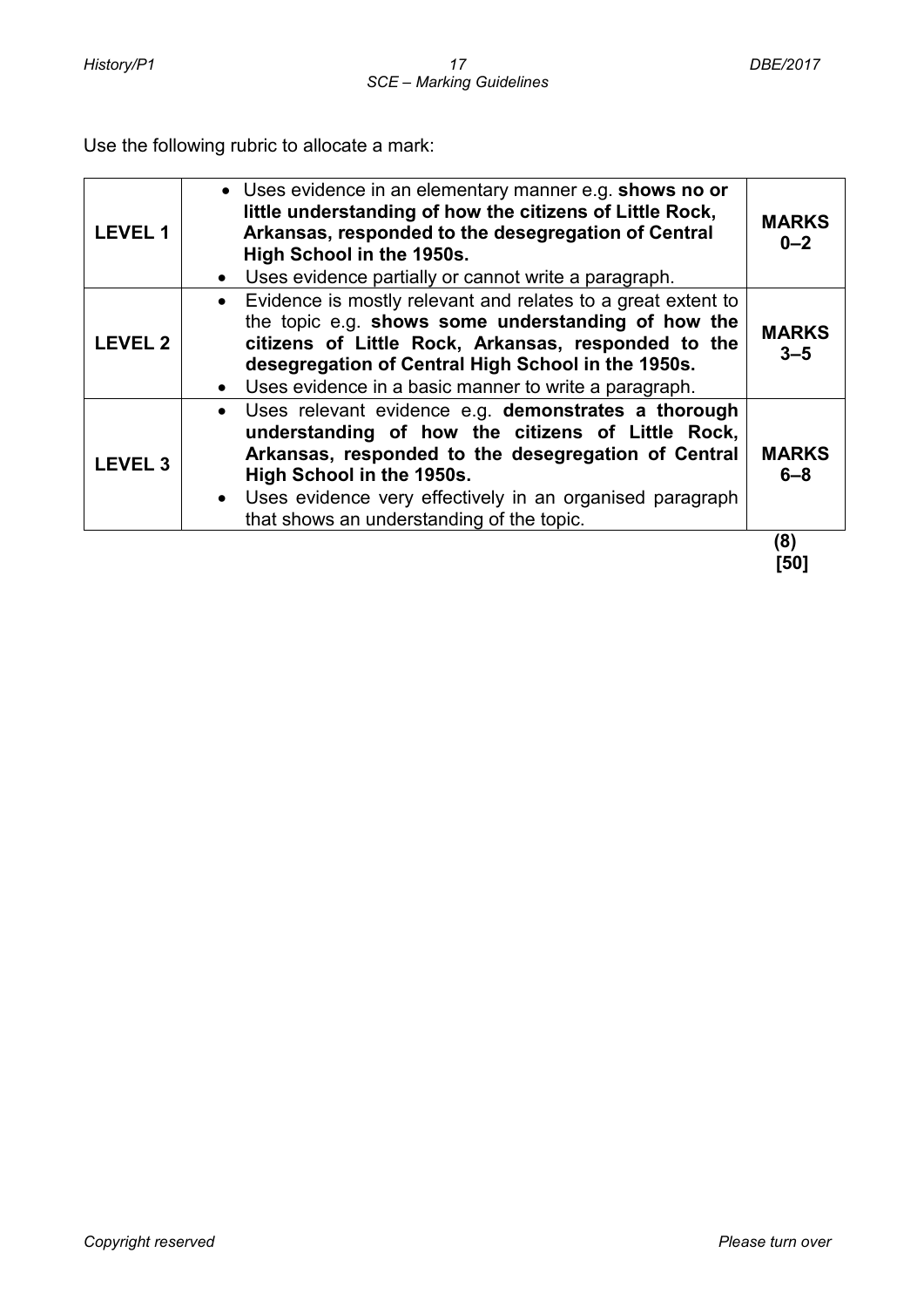## **SECTION B: ESSAY QUESTIONS**

#### **QUESTION 4: EXTENSION OF THE COLD WAR: CASE STUDY – VIETNAM**

*[Plan and construct an original argument based on relevant evidence using analytical and interpretative skills]*

#### **SYNOPSIS**

Candidates need to explain to what extent they agree with the statement. They need to highlight whether the military tactics that the Vietcong used against the US army were superior. An analysis of how the Vietcong counteracted America's invasion of Vietnam should also be elaborated upon.

#### MAIN ASPECTS

Candidates should include the following aspects in their response:

Introduction: Candidates should take a stance by indicating whether the military tactics that the Vietcong used against the US army were superior.

#### ELABORATION

- Reasons for the US involvement in Vietnam: to stop the spread of communism/ domino theory
- Villagisation was a strategic hamlet programme (USA and South Vietnam government created new villages, to separate villagers from guerrillas). It was a failure, because the villagers themselves were the Vietcong
- The Gulf of Tonkin Incident led to the US Congress eventually passing the Gulf of Tonkin Resolution which gave President Johnson wide spread military powers to escalate the war effort in Vietnam
- President Johnson instructed the mass aerial bombing of the Vietcong 'Operation Rolling Thunder' which did not have the desired effect
- The Ho Chi Minh Trail was one of the tactics that the Vietcong used
- The Vietcong received supplies from the north
- The Vietcong successfully used the terrain and climate to outsmart the US army
- 'Operation Ranch Hand' in which chemicals were used e.g. Agent Orange to destroy forests, Agent Blue to destroy crops and the devastation effects of Napalm. USA's military tactics proved ineffective against the Vietcong
- The Tet offensive: The Vietcong took control of towns (with USA bases)
- The USA used search and destroy missions which led to the Mai Lai Massacre March 1968 and resulted in large numbers of civilian deaths. Both the Vietnamese civilians and Vietcong deplored this action and sought revenge. It created media sympathy for the Vietcong and increased local support to the Vietcong
- The USA sent young and inexperienced soldiers, the average age was 19 years, against battle hardened Vietnamese soldiers
- The Vietcong used excellent querrilla-tactics such as booby traps
- The US troops fought in a foreign country against a nationalist army fighting for the liberation of their own country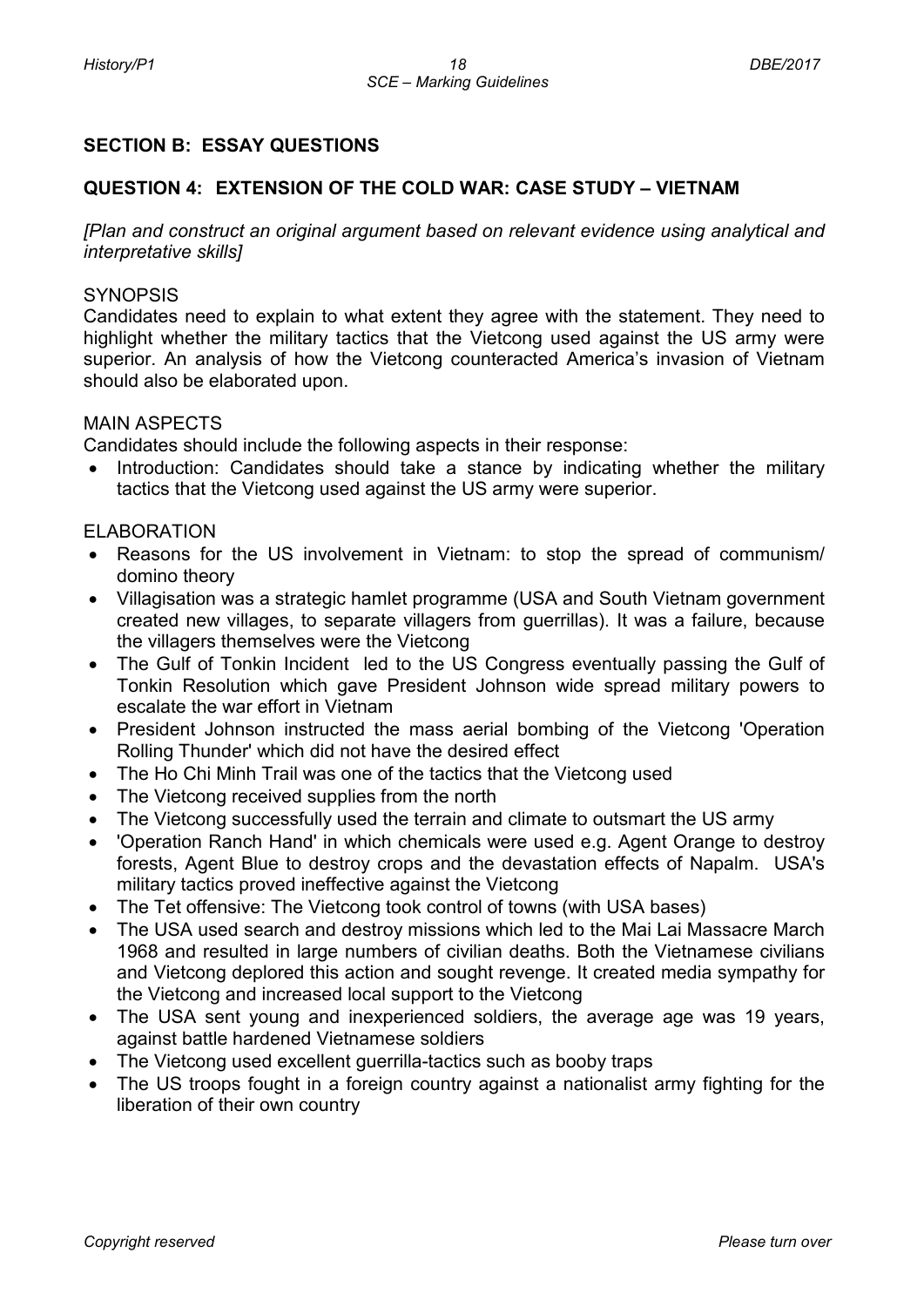- The role of the media, students (Kent-University riots), musicians and disarmament movements pressured the US government to withdraw from Vietnam
- The success of the Vietcong led to Nixon's policy of Vietnamisation
- The USA withdrew their troops by 1973 and Saigon fell in 1975
- Any other relevant response
- Conclusion: Candidates should tie up their argument with a relevant conclusion.

 **[50]**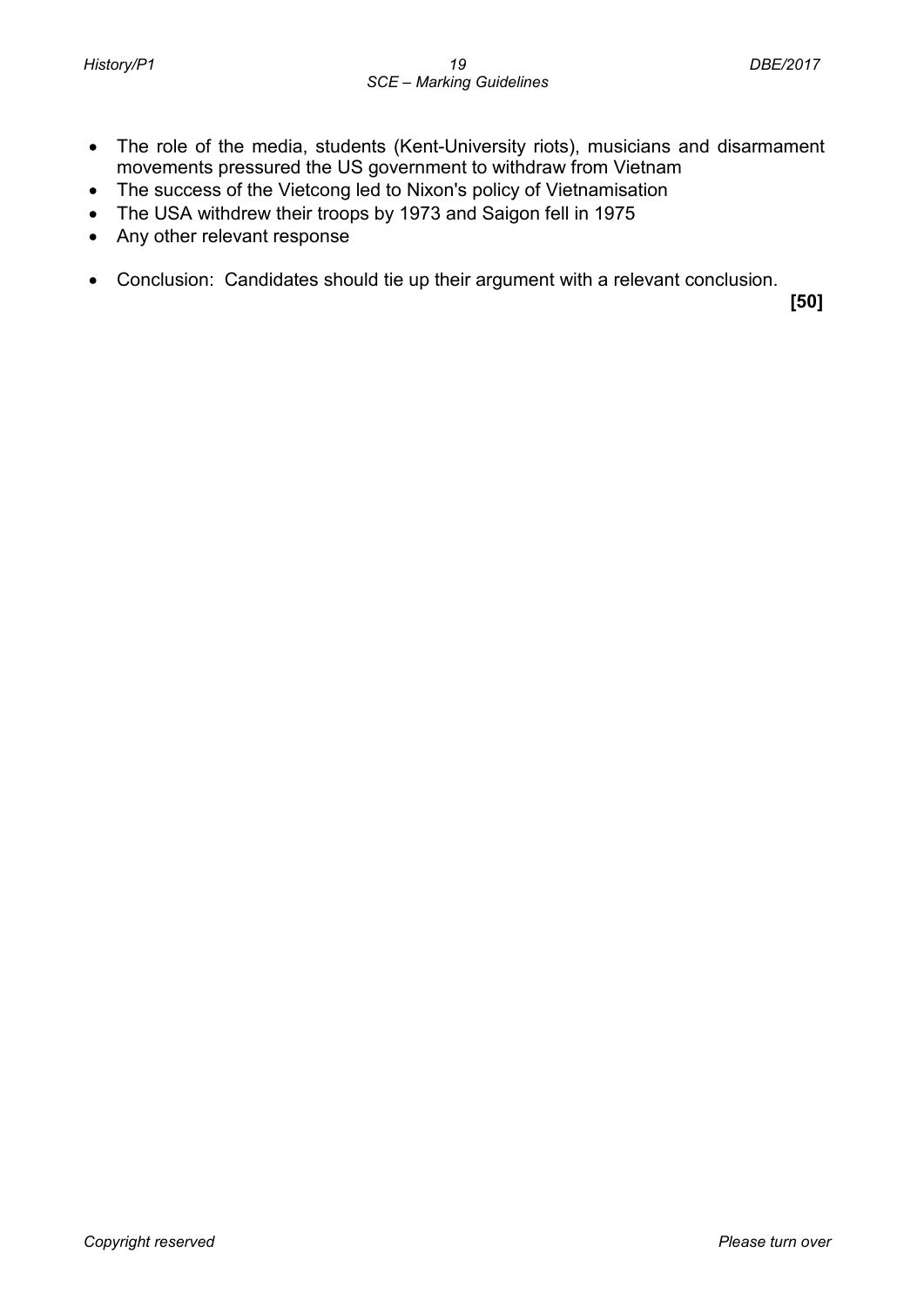#### **QUESTION 5: INDEPENDENT AFRICA: COMPARATIVE CASE STUDY – THE CONGO AND TANZANIA**

*[Plan and construct an original argument based on relevant evidence using analytical and interpretative skills]*

#### **SYNOPSIS**

In writing this essay, candidates should critically discuss the economic policies that were implemented in the Congo and in Tanzania after attaining independence in the 1960s.

## MAIN ASPECTS

Candidates could include the following aspects in their response:

• Introduction: Candidates should critically discuss whether the Congo and Tanzania were able to develop strong economic policies and indicate how they intend supporting their line argument.

## ELABORATION

## **Similarities**

- The Congo and Tanzania inherited single-product economies from their respective colonisers
- At independence the Congo and Tanzania lacked a vibrant manufacturing industry
- The Congo and Tanzania had a few qualified technicians and engineers
- Mobutu and Nyerere nationalised land and industry to distribute wealth equally
- Neither the Congo nor Tanzania had oil reserves so both suffered economic crisis when oil prices rose in the 1970s
- Both Mobutu (1970s) and Nyerere (1980s) decided to privatise sectors of the economy due to an economic crisis
- Both the Congo and Tanzania took loans from foreign countries and organisations: From the 1960s the Congo received financial aid from the capitalist west; while from the 1980s Tanzania was forced to take World Bank loans and was subjected to structural adjustment policies
- Neither Congo nor Tanzania succeeded in developing a significant manufacturing industry
- Both Congo and Tanzania remained reliant on the export of agricultural products and minerals
- Both Congo and Tanzania struggled to develop economically
- Any other relevant response

## **Differences**

- The Congo embraced a capitalist economic system; whereas Tanzania adopted a socialist economic model
- The Congo relied heavily on foreign aid and expertise from the early 1960s; whereas Tanzania attempted to be self-sufficient and rejected neo-colonialism
- The Congo aimed to industrialise the economy and develop a manufacturing base whereas Tanzania built on its agricultural base, villagisation policy and Ujaama
- The Congo's economy was characterised by elitism and nepotism whereas Tanzania made attempts to reduce corruption of government officials through a 'Leadership Code'
- The economy of the Congo produced vast differences in wealth between rich and poor; while Tanzania attempted to minimise economic inequality
- Any other relevant response
- Conclusion: Candidates should tie up their argument with a relevant conclusion. **[50]**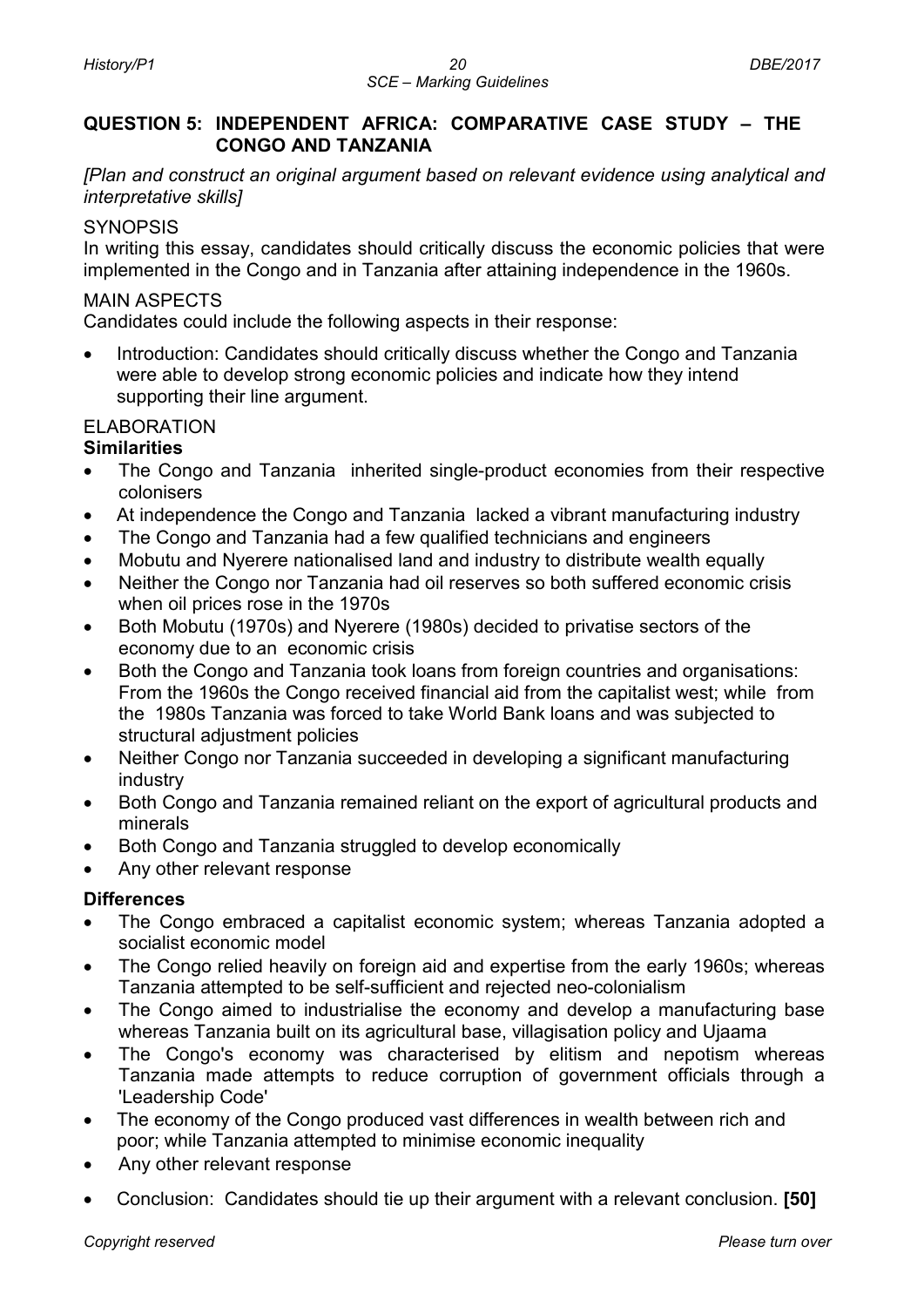## **QUESTION 6: CIVIL SOCIETY PROTESTS FROM THE 1950s TO THE 1970s: BLACK POWER MOVEMENT**

*[Plan and construct an original argument based on relevant evidence using analytical and interpretative skills]*

## **SYNOPSIS**

Candidates should indicate whether Malcolm X was the only one responsible for the birth of the Black Power Movement in the USA. They are expected to also highlight the role played by Stokely Carmichael and the Black Panther Party.

## MAIN ASPECTS

Candidates should include the following aspects in their response:

• Introduction: Candidates should state that in developing and popularising the philosophy of Black Power, Malcolm X was just one of the role players. They should indicate that other role players were Stokely Carmichael and the Black Panther Party.

## ELABORATION

• Emergence of the Black Power philosophy in the USA during the 1960s

#### **Malcolm X**

- Was a powerful speaker and a dedicated human rights activist
- Believed in black separation, self- determination (black nationalism) and he advocated self-respect and self-discipline
- Believed in and instilled the concepts of Black self-pride and self- esteem/ selfrespect/ self-help and 'Black Pride' by encouraging African Americans to stand up for their human rights
- Wanted African Americans to stand up against white American authorities in pursuit of freedom, justice and equality through violence when necessary
- Promoted the use of violence as a means of self defence against those who attacked African Americans
- Any other relevant response

#### **Stokely Carmichael**

- Became chairman of the SNNC (Student Non- Violent Coordinating Committee) in 1966 and decided to embrace the teachings of the Black Power Movement
- Advocated the principles of Black Power (do things for yourself; control politics in their communities; take pride in own culture and defend themselves against racial oppression and manipulation)
- Believed that non-violence was a strategy that was not working because of on-going violence that white Americans meted out against African Americans
- Advocated for the exclusion of 'white' liberals as a philosophy for African Americans
- Was in favour of African clothing and African hairstyles as a symbol of Black Pride
- Joined the Black Panther Party (for Self-Defence) which put into action the Black Power/ 'Black Pride' philosophy